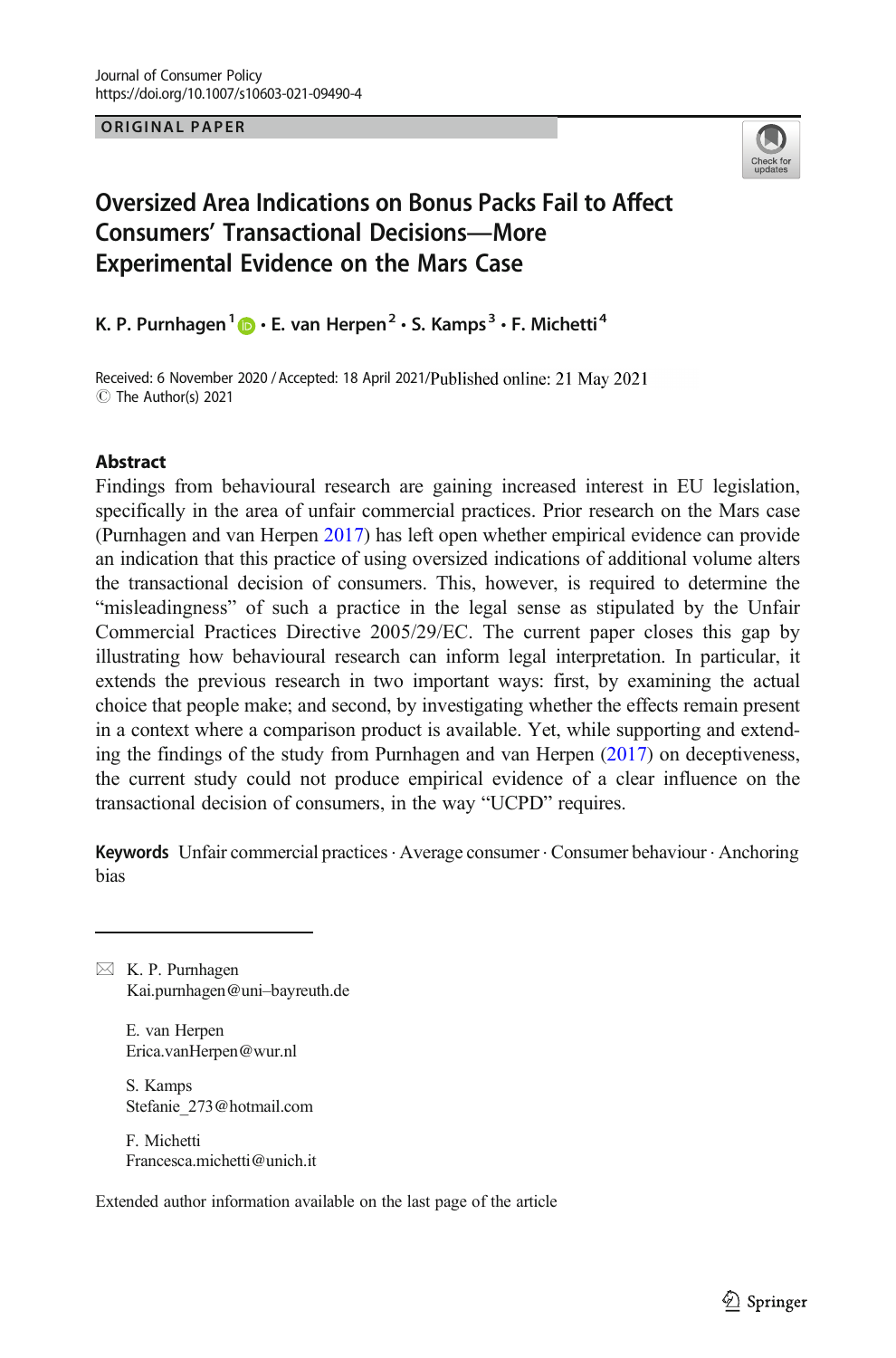Findings from behavioural research are gaining increased interest in unfair commercial practices (Duivenvoorde, [2015](#page-19-0); Purnhagen, [2017](#page-19-0); Purnhagen & Van Herpen, [2017;](#page-20-0) Schebesta & Purnhagen, [2017;](#page-20-0) Sibony, [2015;](#page-20-0) Trzaskowki, [2011;](#page-20-0) Weatherill, [2007](#page-20-0)). The European Commission, for example, funded a study where behavioural scientists tested whether behavioural science methods could be utilised to determine "vulnerability" when interpreting the legal "average consumer benchmark" within the specific group of vulnerable consumers (European Commission, [2016a\)](#page-19-0). The European Commission took up these findings in its guidance document on the interpretation of the average consumer benchmark in EU Unfair Commercial Practices law (European Commission, [2016b](#page-19-0), critical Purnhagen, [2018](#page-20-0)). Likewise, the Court of Justice of the European Union<sup>1</sup> presents an interpretation of legal norms that parallels the outcome from behavioural studies (Schebesta & Purnhagen, [2016\)](#page-20-0). Seldom, however, has research of behavioural science directly targeted the interpretation of legal norms in European Union law. To illustrate this potential of behavioural research for the interpretation of unfair commercial practices, the normative assumptions of the influential *Mars* case  $(1995)^2$  concerning misleading advertisement on a food package have been examined in an experiment simulating deceptiveness in terms of product perceptions (Purnhagen & Van Herpen, [2017](#page-20-0)). The Mars case (1995) concerned a business practice where the Mars company attached a "10% more" label on an ice-cream bar sold in Europe which in fact contains 10% more content for the same price. The yellow area of the label, however, covered 30% of the pack. The Mars case (1995) hence concerns a situation in which a product package contains extra volume ("bonus pack"), and where a coloured area on the pack communicates that the product is larger than usual. This coloured area is larger than the actual additional volume contained in the package, and the question is whether this is misleading in the legal sense as stipulated by the Unfair Commercial Practices Directive 2005/29/EC (hereafter: the UCPD).<sup>3</sup>

In their study, Purnhagen and van Herpen [\(2017\)](#page-20-0) provided first evidence, in an experimental setting, that such bonus packs containing an oversized indication of the extra volume on the package systematically lead consumers to overestimate the actual extra volume given and, as a result, could potentially be misleading. If one, as some scholars (Purnhagen, [2017;](#page-19-0) Sibony, [2015](#page-20-0); Trzaskowki, [2011](#page-20-0)) and the European Commission [\(2016b](#page-19-0)) propose, were to use evidence from such studies as a basis to determine if consumers are deceived in the sense of the law, this study has illustrated that consumers are indeed likely to be deceived. These findings contradicted the Court's findings in the original *Mars* case (1995). It was left open, however, if such deceptiveness would also influence the consumer's buying behaviour. To use the terminology of the UCPD, whether this deceptiveness causes the average consumer or is likely to cause him "to take a transactional decision that he would not have taken otherwise" (Art. 6 UCPD).

The current study will fill this void in knowledge by providing empirical evidence on whether bonus packs with oversized volume indications will not only affect consumer perceptions but also the actual choices that they make. Our study also makes an important additional contribution beyond the prior empirical examination of Purnhagen and van Herpen ([2017](#page-20-0)). Not only it will examine consumer choices but it will do so in a setting in which a competing alternative product is available that should make misleading on-pack information more obvious. After all,

<sup>&</sup>lt;sup>1</sup> We refer to the Court of Justice of the European Union as "CJEU" and to the CJEU and the European Court of

Justice as "the Court." <sup>2</sup> Case C-470/93, Verein gegen Unwesen In Handel und Gewerbe Köln eV v. Mars GmbH, EU:C:1995:224. <sup>3</sup> Directive 2005/29/EC of the European Parliament and of the Council of 11 May 2005 concerning unfair business-to-consumer commercial practices in the internal market and amending Council Directive 84/450/EEC, Directives 97/7/EC, 98/27/EC and 2002/65/EC of the European Parliament and of the Council and Regulation (EC) No 2006/2004 of the European Parliament and of the Council (Unfair Commercial Practices Directive).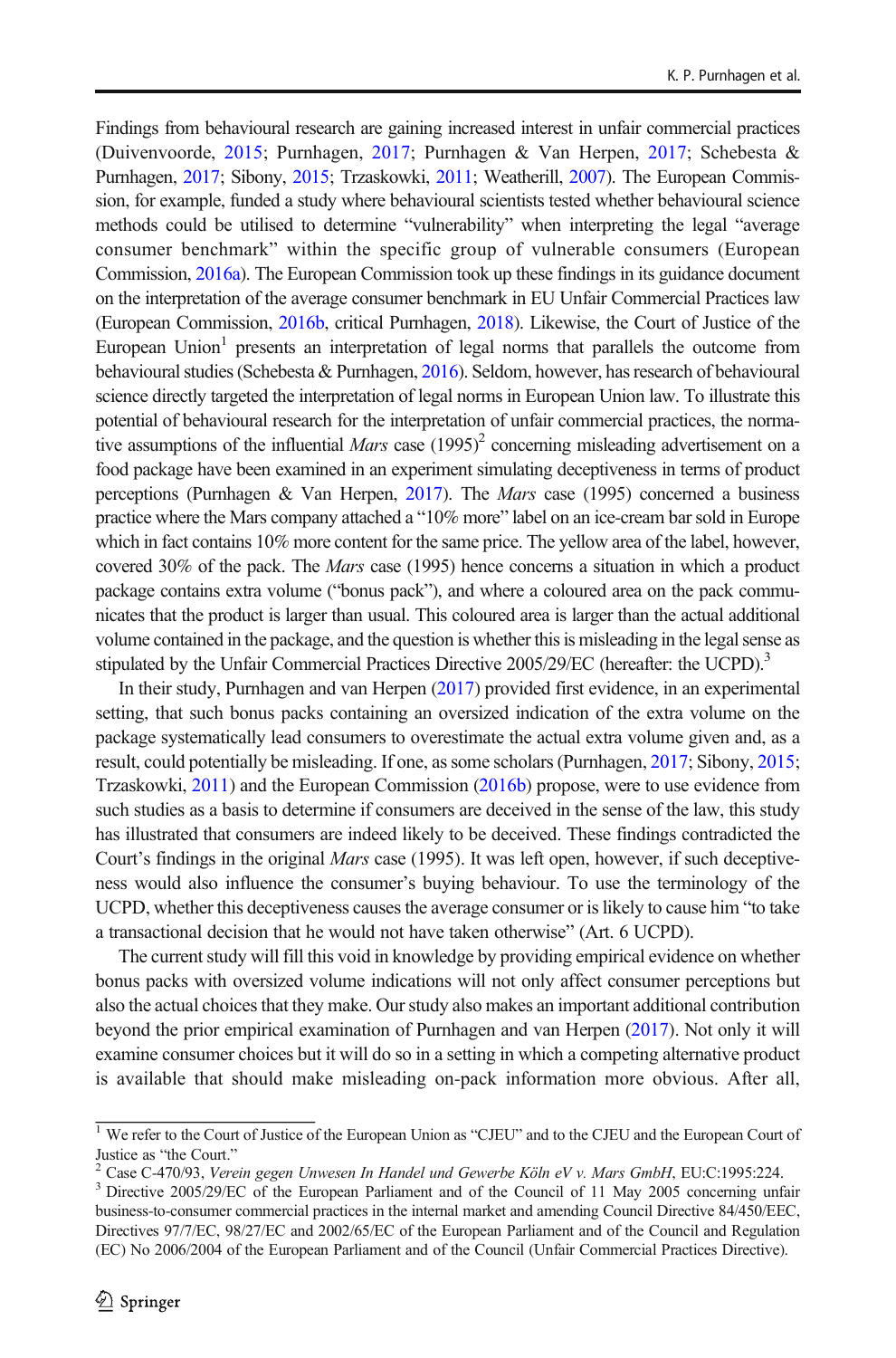consumers regularly make transactional decisions in a setting where multiple products are offered simultaneously. They may notice that the extra volume indication on a bonus pack is misleading when a product of the same size but without the extra volume is presented next to it. Thus, one might expect that a side-by-side comparison of bonus and regular products will mitigate the effects of misleading information and prevent consumers from being deceived.

Our results will show that oversized area indications are deceptive, even when products are presented side-by-side and observation of the actual extra volume is made relatively easy. Consumers in this situation still believe that more extra volume is provided than is actually the case. Interestingly, however, the purchase intention for the bonus product did not depend on whether an oversized area was present or not. Our experimental findings thus suggest that, for stating their purchase intentions, it was irrelevant to consumers whether the pack contained an oversized or correct indication area. Instead, when both bonus and comparison product were evaluated together, consumers indicated a higher purchase intention for the bonus product than for the comparison product. They apparently preferred the bonus product irrespective of how much bonus volume they perceived it to obtain. It seems that in a competitive choice setting, the availability of a comparison product made the extra volume salient. Moreover, we find little evidence to suggest that actual choices are affected.

To sum up, while supporting and extending the findings of the study from Purnhagen and van Herpen ([2017](#page-20-0)) on deceptiveness, the current study could not produce empirical evidence of a clear influence on the transactional decision of consumers, in the way UCPD requires.

The current study demonstrates how experimental evidence can inform legal cases involving potential misleading graphical indications on product packaging. Its main aim is to showcase how such an experiment can be set up, which insights can be gained, and what their relevance is for the legal issue. Our choice for a lab experiment is based on its unique ability to provide causal evidence under controlled circumstances. To inform the legal case, it is pertinent that effects can be exclusively attributed to the graphical information on pack and not to other circumstances or marketing tactics. Although a lab experiment is tailored to this, the results from such a lab experiment can be meaningfully supplemented with insights gained from qualitative work (to assess consumer responses more in-depth) and real-world transactional (sales) data (to obtain an indication of the size of the effect in real life). This will be discussed further in the general discussion.

Obviously, one experiment cannot provide a conclusive answer that would hold for all cases involving oversized area indications on bonus packs. Although we expect results to be generalizable, more research will be needed to determine if similar effects are found across demographic groups, different countries, and cultures, and for various product categories. Our objective is thus to provide first evidence for the effect that oversized area indications on bonus packs may have on consumers' transactional decisions.

Taking the demands for regulatory validity (Purnhagen, [2018\)](#page-20-0) when applying experimental research to legal questions seriously, we will first present the legal framework of EU Unfair Commercial Practices law on which our hypothesis and the design of the study is based. Subsequently, drawing upon studies of cognitive psychology and behavioural economics on biases in consumer decision-making, we will develop hypotheses regarding the expected effects of oversized volume areas on consumer perceptions and choice. We will then present the experiment and its results. Finally, we will put the results into the wider context and discuss whether we can draw normative conclusions for legal interpretation from this experiment and, if so, which ones.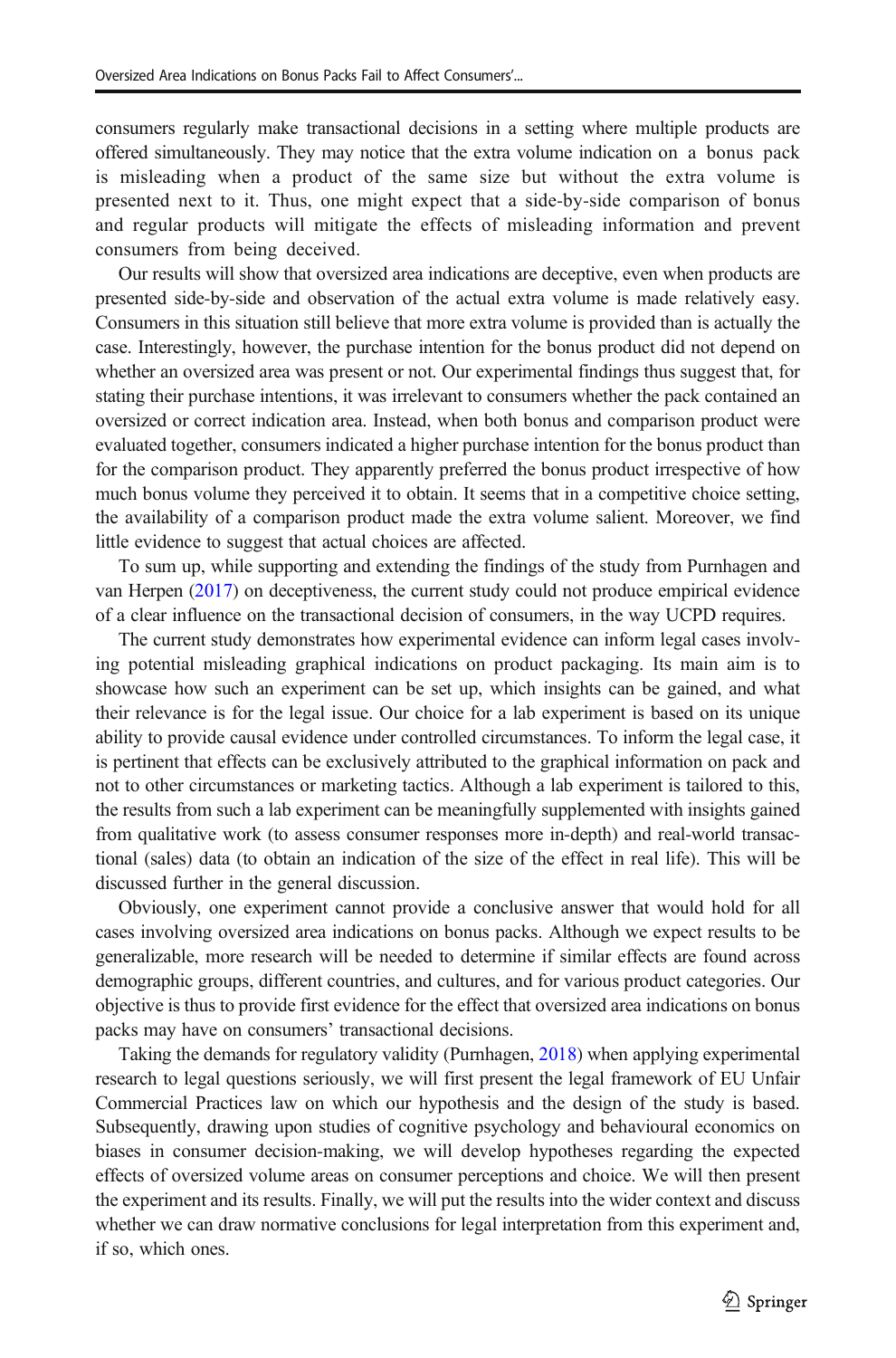### The Legal Framework of Unfair Commercial Practices in Foods

The protection of consumers against misleading practices is one of the quintessential functions of the European information model and constitutes an important part of the UCPD (Straetmans, [2016](#page-20-0)). In the area of food, Regulation (EU) No 1169[/2011](#page-21-0) covers such unfair commercial practices on the provision of food information to consumers (hereafter FIC).<sup>4</sup> The basic principles are that food information may not be misleading and that information must be accurate, clear, and easy to understand for the consumer (Art. 7 (1), (2) FIC). Although the FIC provisions echo the general spirit of the UCPD, they lack its more elaborated tests (Schebesta, [2019](#page-20-0)). Unlike Art. 6(1) UCPD, Article 7 of the FIC does not explicitly require a causal link between a deceiving practice and an alteration in consumer's purchase behaviour as a result of that deceptiveness to qualify a practice as misleading (Purnhagen & Van Herpen, [2017;](#page-20-0) Van der Zee  $\&$  Fisher, [2018](#page-20-0)). Whether the differing test in Article 7 FIC can be considered lex specialis to the UCPD and hence preclude the applicability of the UCPD's additional requirement of a causal link, or whether Article 7 FIC can be seen as a declaratory repetition of the UCPD's requirements, is not clear from the text. The relationship between both provisions hence needs clarification.

Article 7 FIC qualifies as a rule "regulating specific aspects of unfair commercial practices" and shall hence "prevail and apply to those specific aspects" (Art. 3(4) UCPD). As a result, the law mandates that the rules of the FIC generally prevail over the ones of the UCPD. The FIC stipulates positive objective unilateral requirements such as standard information that needs to be included and references the average consumer in this respect (see for this difference and the different functions of the average consumer resulting from this Schebesta & Purnhagen, [2020](#page-20-0), p. 299). The UCPD uses the average consumer concept in many ways, including as a benchmark to describe specific behaviour in concrete bilateral situations. Article 7 FIC can qualify as an additional, mandatory indication to determine "deceptiveness" in the sense of the UCPD, emphasizing that the speciality of foods when compared to other commodities (Purnhagen & Wesseler, [2020](#page-20-0)) needs to be considered. This adds an additional, food-related layer to the deceptiveness test of the UCPD, which justifies the application of both provisions in parallel, the UCPD as a basis and the FIC in addition. Hence, adopting the terminology used in the UCPD, the term "misleading" in Art. 7 FIC should rather read as "deceptive." This result is in line with findings in the literature, which stipulates that the provisions of the UCPD remain applicable also to the area of foods if they do not contradict the provisions of the FIC (Van der Zee  $\&$  Fisher, [2018\)](#page-20-0). This applies to the requirement to determine whether the deceptiveness was likely to cause the consumer "to take a transactional decision that he would not have taken otherwise," as this requirement is not mentioned in Art. 7 FIC (Van der Zee & Fisher, [2018](#page-20-0)). For the purposes of our study, we will hence rely solely on the provisions of the UCPD.

In order to contribute to the proper functioning of the internal market and to achieve a high level of consumer protection, the UCPD covers all business-to-consumer commercial practices in all sectors of economic activity (Van Boom, [2016\)](#page-20-0) before, during, and after a commercial

<sup>4</sup> Regulation (EU) No 1169/[2011](#page-21-0) of the European Parliament and of the Council of 25 October 2011 on the provision of food information to consumers, amending Regulations (EC) No 1924/2006 and (EC) No 1925/2006 of the European Parliament and of the Council, and repealing Commission Directive 87/250/EEC, Council Directive 90/496/EEC, Commission Directive 1999/10/EC, Directive 2000/13/EC of the European Parliament and of the Council, Commission Directives 2002/67/EC and 2008/5/EC and Commission Regulation (EC) No 608/2004, OJ L 304, 22.11.2011, p. 18–63.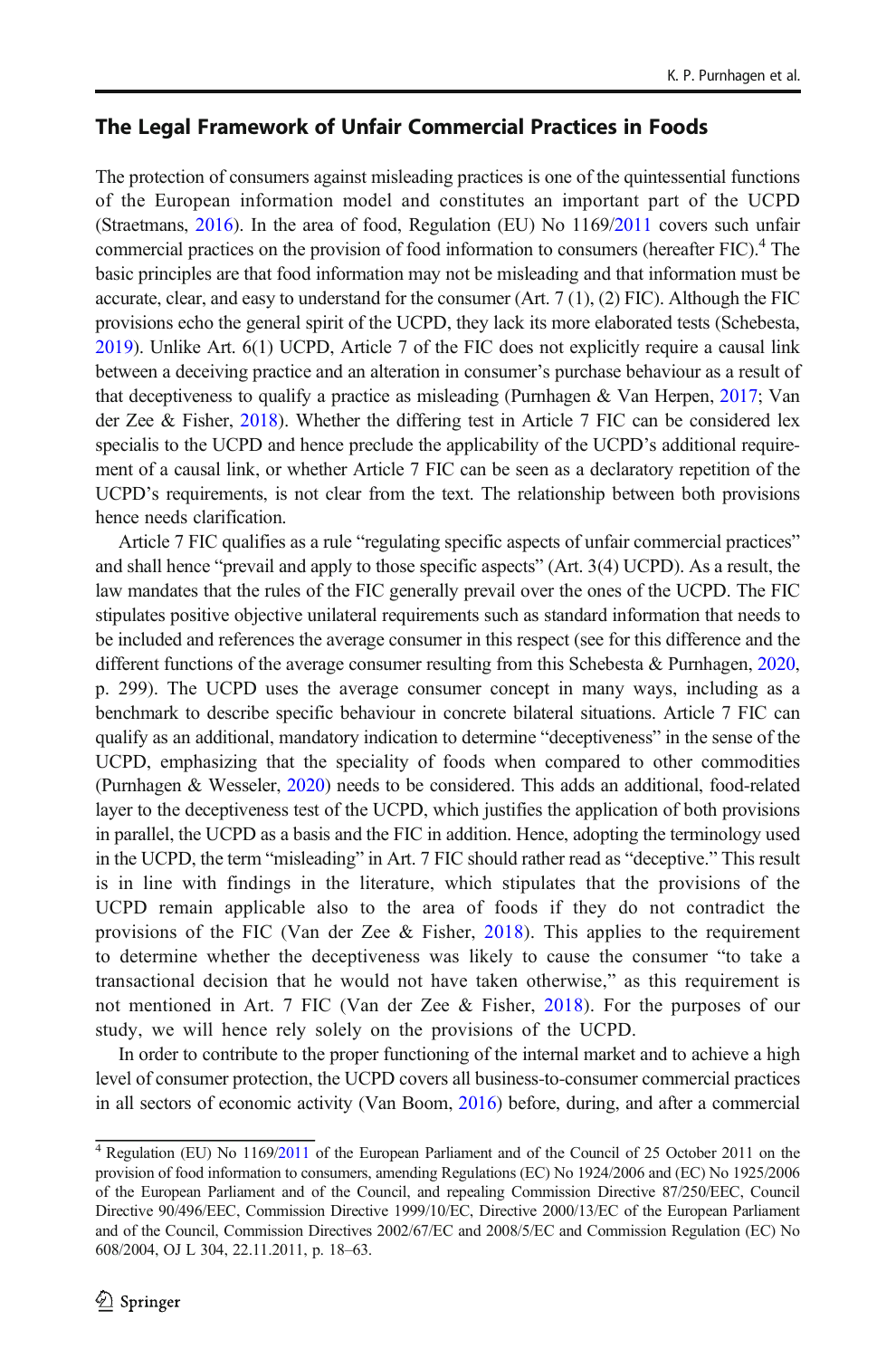transaction in relation to a product (Art. 3 (1) UCPD). More specifically, the core of the UCPD lies in the prohibition of practices that are contrary to the requirements of professional diligence and that materially distort or are likely to materially distort the economic behaviour of the average consumer whom it reaches or to whom it is addressed (Art. 5 (2) UCPD). Then, the concept of "unfair practices" is further subcategorized into misleading and aggressive practices (Arts. 6–9 UCPD).

As to the first category, a practice shall be regarded as misleading if "it contains false information and is therefore untruthful or in any way, including overall presentation, deceives or is likely to deceive the average consumer, even if the information is factually correct, in relation to one or more of the listed elements, and, in either case, causes or is likely to cause him to take a transactional decision that he would not have taken otherwise" (Art. 6 (1) UCPD). Therefore, in order for the abovementioned oversized volume indication areas to be found a misleading commercial practice, they must impact on the transactional decision of consumers. This facet has so far been left untested (Purnhagen & Van Herpen, [2017](#page-20-0)). It is the aim of this study to investigate, within the confines of the methodology applied, whether the deceptiveness of the practice alters consumer's purchase decisions, which leads to the "misleading character" of such a practice.

While for some time it had been contended that the requirement to prove a causal link between deceptiveness and the transactional decision of the consumer did in practice not provide an additional threshold, recent cases have increasingly emphasized this requirement (Schebesta & Purnhagen, [2020](#page-20-0), p. 303). The UCPD explicitly stipulates the notion of the "average consumer" as a benchmark for assessing the deceptiveness of a commercial practice. Consequentially, it is a settled case law that the average consumer concept provides a yardstick by which to characterise a practice as deceptive (Schebesta & Purnhagen, [2019](#page-20-0)). Specifically, in the words of the Court: "the constituent features of a misleading commercial practice, as set out in that provision, are in essence expressed with reference to the consumer as the person to whom unfair commercial practices are applied."<sup>5</sup> However, it was unclear if the same "average consumer" yardstick would also need to be applied to determine whether the deceptiveness of the practice would causally influence the transactional decision of the consumer. A transactional decision describes "any decision taken by a consumer concerning whether, how, and on what terms to purchase, make payment in whole or in part for, retain or dispose of a product or to exercise a contractual right in relation to the product, whether the consumer decides to act or to refrain from acting." <sup>6</sup> The notion of transactional decisions covers concrete, bilateral situations, and these are context depended on the individual case. This contrasts with the often general, unilateral situations, which determine deceptiveness, and which often concern generalizable situations, independent from the concrete case of the transaction.<sup>7</sup> It had been unclear if the same "average consumer" yardstick which applies to the determination of "deceptiveness" is applied also to determine the requirement of a causal link to the transactional decision. The Court has clarified this question in *Canal Digital Danmark A/S*  $(2016)$  $(2016)$ .<sup>8</sup> The case

<sup>&</sup>lt;sup>5</sup> Case C-435/11, CHS Tour Services GmbH v Team4 Travel GmbH, EU:C:2013:574 (para 43); Case C-611/14, Canal Digital Danmark, EU:C:2016:800 (para 29); Case C-122/10, Konsumentombudsmannen v Ving Sverige AB, EU:C:2011:299 (para 22-23).

 $\frac{6}{7}$  Art. 2(k) of the UCPD.

In the Court's case law, "deceptiveness" also describes context-dependent situations such as the one in Case C-54/17 Autorità Garante della Concorrenza e del Mercato v. Wind Tre SpA EU:C:2018:710, para. 52.

<sup>8</sup> Case C-611/14 Canal Digital Danmark A/S, EU:C:2016:800.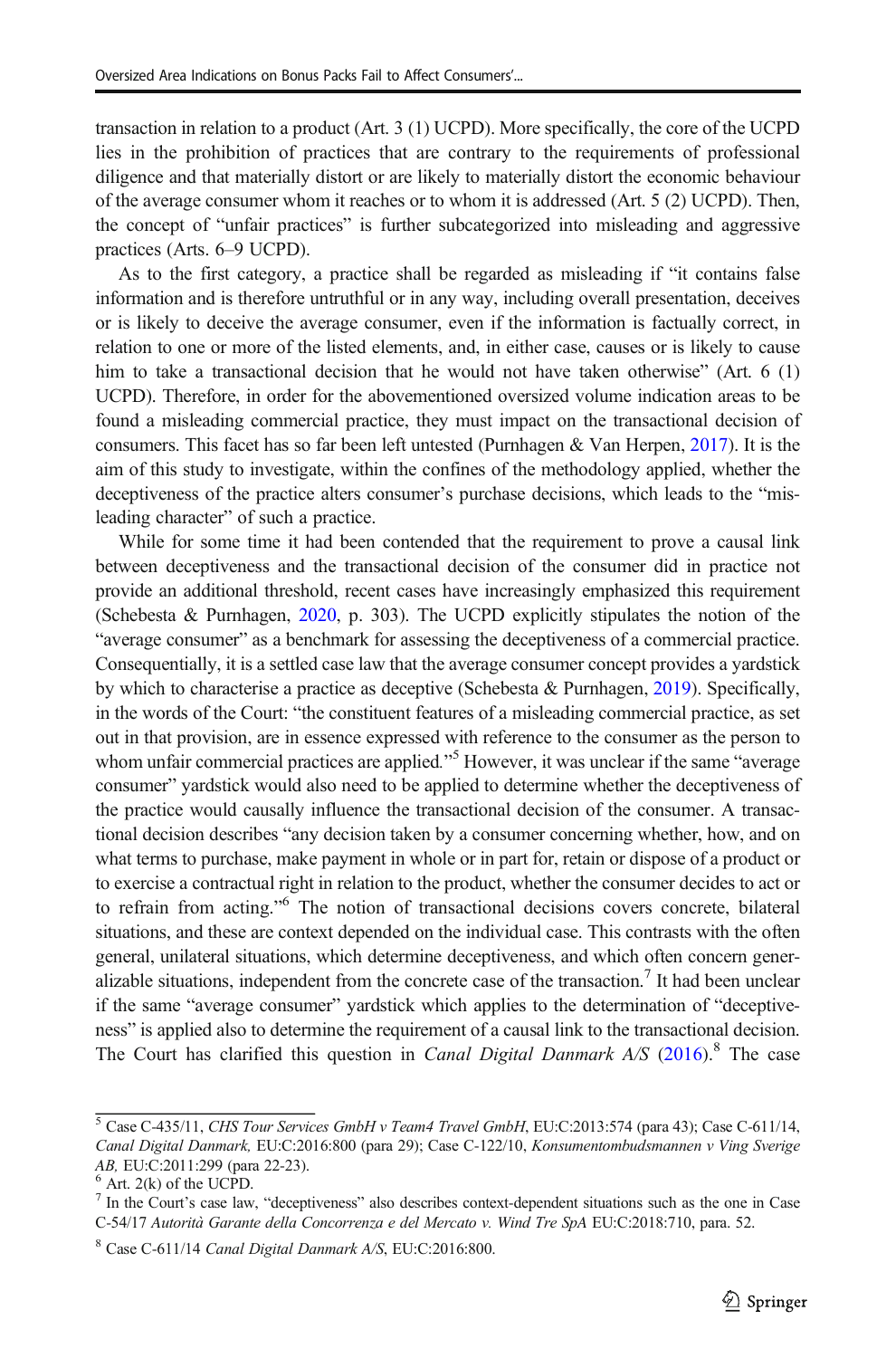concerned Canal Digital's price advertising campaign for TV subscriptions. The CJEU held that "where the price of a product is split into several components, one of which is particularly emphasized in the marketing, while the other—which nevertheless constitutes an inevitable and foreseeable element of the price—is completely omitted or is presented less conspicuously, an assessment should be made whether that presentation is likely to lead to a mistaken perception of the overall offer" (CJEU, Canal Digital, para 43) and, furthermore, whether it affects the transactional decision of the consumer (CJEU, *Canal Digital*, para 45). By means of this decision, the CJEU used the average consumer benchmark as a basis for the interpretation of the notion of a "transactional decision that he would not have taken otherwise," to our knowledge, for the first time (Verbiest, [2017](#page-20-0)). In particular, the Court held that price "is, in principle, a determining factor in the mind of the average consumer, when he has to make a transactional decision" (Canal Digital, para 46). Therefore, the price enjoys an a priori presumption of influencing the average consumer's behaviour with respect to its transactional decision (Schebesta & Purnhagen, [2019](#page-20-0)).

To this aim, according to both, legal requirements and "good scientific practice" of consumer decision theory, a study focusing on the transactional decision is necessary. Prior research (Purnhagen & Van Herpen, [2017\)](#page-20-0) has left open whether empirical evidence can provide an indication that the deceptive practice alters the transactional decision of consumers to determine the "misleading character" of such a practice. The current paper closes this gap by illustrating how behavioural research can be used as a tool to inform legal interpretation. In particular, it extends the previous research in two important ways: first, by examining the actual choice that people make; second, by investigating whether the effects remain present in a context where a comparison product is available.

### Oversized Volume Indications

In this section, taking inspiration from the findings of cognitive psychology (Tversky  $\&$ Kahneman, [1974](#page-20-0)) and law and behavioural science (Jolls et al., [1998](#page-19-0); Sunstein, [2000\)](#page-20-0), we provide a brief overview of existing literature on consumer information processing that is relevant for the *Mars* case (1995). Finally, we discuss how different evaluation contexts can affect the consumer choice and may mitigate the effects that we expect.

#### Consumer Information Processing

The *leitbild* of the "sovereign consumer" (Reisch & Zhao, [2017\)](#page-20-0), based on the traditional assumptions of rationality and information (Incardona & Poncibò,  $2007$ ), has been increasingly questioned. It has been shown that consumers are unable to process all the available information because of their innate "bounded rationality" (Simon, [1955\)](#page-20-0). That is why they often rely on a range of decision-making shortcuts, known as heuristics, and are strongly dependent on the context in which the decision is made (Tversky & Kahneman, [1974](#page-20-0); for an overview, Korobkin & Ulen, [2000\)](#page-19-0). The term "heuristic" was coined by George Pólya ([1945](#page-19-0)). Heuristics, or rules of thumb, are mental shortcuts in decision-making, which allow individuals to come to decisions quickly, but they can lead to biases.

Different models of decision-making have been developed, which altered, although without completely departing from, the traditional assumptions of the "homo economicus." In persuasive communication, the elaboration likelihood model (ELM)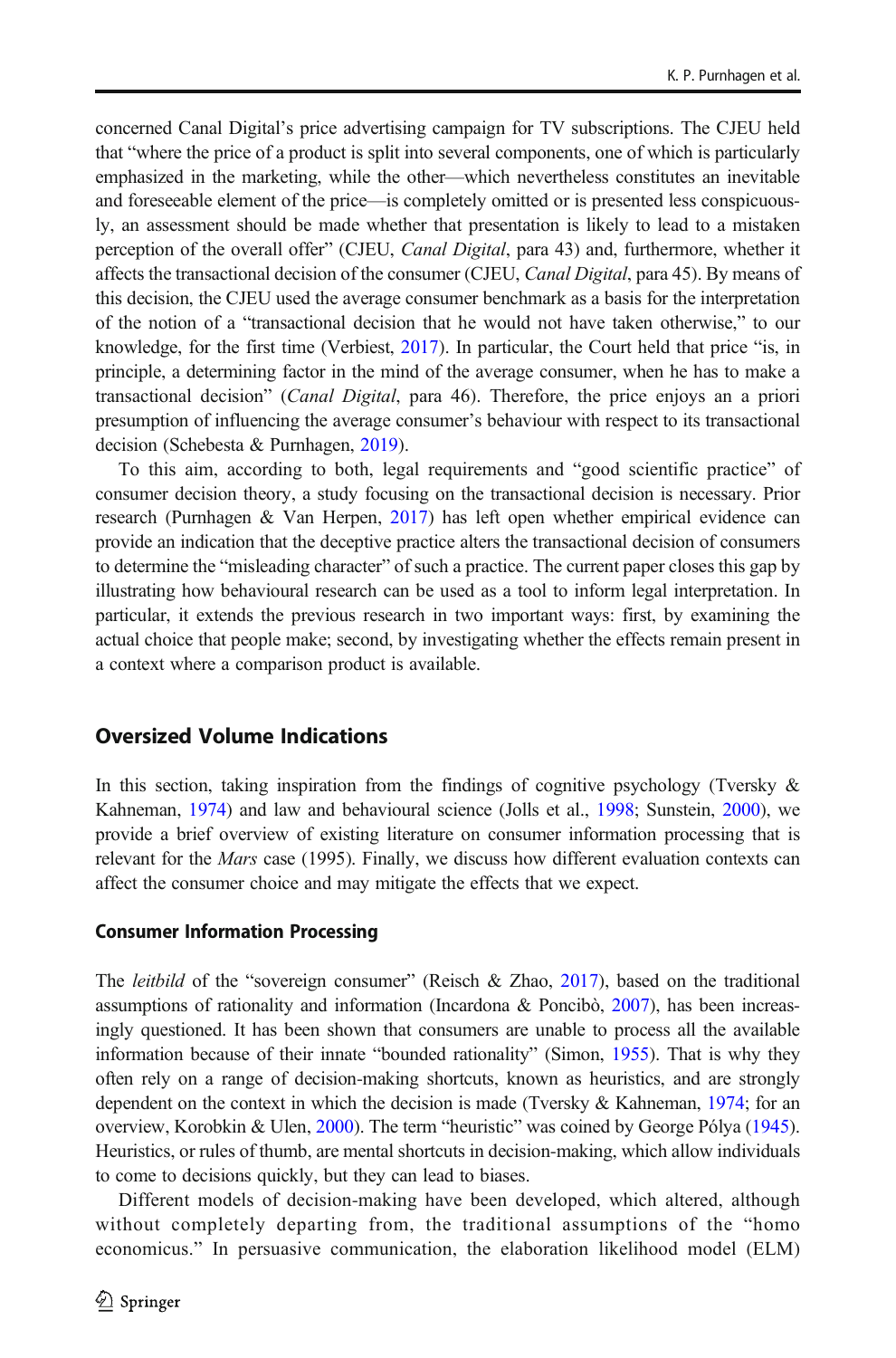has been popular (Perloff, [1993\)](#page-19-0). The ELM states that there are two processing "routes to persuasion," each characterized by a different likelihood of elaboration, namely the central and peripheral routes (Petty & Cacioppo, [1986](#page-19-0)). While the first requires an extensive cognitive elaboration, the latter occurs when the motivation or ability to elaborate is relatively low and individuals rely upon a series of peripheral cues in their response to the message (Gabbott & Clulow, [1999](#page-19-0)). Subsequently, dual-system theories were introduced, according to which there are two systems by which individuals process information: an intuitive mode, called "system 1," and a reasoning one, "system 2." In the former mode, individuals make fast, automatic, and effortless decisions based on limited information and using a variety of heuristics, while the latter mode seems very close to traditional assumptions of rational decision-making (Kahneman, [2003\)](#page-19-0). Importantly, regardless of which model consumers are said to employ, they cannot avoid being subject to a host of cognitive biases in their decision-making process, as reported in behavioural literature (Tversky & Kahneman, [1974](#page-20-0)).

#### Numerical Versus Visual Information

Prior research has viewed the Mars case (1995) from an anchoring perspective (Purnhagen & Van Herpen, [2017\)](#page-20-0). The anchoring bias is one of the first biases uncovered in psychology (Thaler & Sunstein, [2008\)](#page-20-0), which has gained widespread recognition in judgement and decision-making literature by the influential work of Tversky and Kahneman [\(1974\)](#page-20-0). According to them, the anchoring bias entails consumers making estimates which are biased towards an initially presented value ("the anchor") from which they adjusted. Therefore, different starting points can provide different estimates (Tversky & Kahneman, [1974](#page-20-0)). The final judgement is, then, a result of adjustments relative to this anchor, or reference point (Van Exel et al., [2006](#page-20-0)). Following Tversky and Kahneman's research, many studies illustrated the influence of anchoring in human decision-making processes across various domains, including the legal one (Van Exel 2006; Furnham & Boo, [2011](#page-19-0)).

Anchors may also occur across modalities and dimensions (Oppenheimer et al., [2008](#page-19-0)). They may, for instance, activate a sense of size, that is not attached to any rating scale, and may thus bias subsequent judgements (Le Boeuf & Shafir, [2006](#page-19-0); Oppenheimer et al., [2008\)](#page-19-0). In the *Mars* case (1995), for instance, when people are confronted with the bonus pack, they are biased in their estimates of values because a sense of size has been activated (Purnhagen & Van Herpen, [2017\)](#page-20-0).

In the *Mars* case (1995), both a coloured section on the package and a numerical percentage of extra volume are provided on-pack. These could both be seen as potential anchors (Purnhagen & Van Herpen, [2017](#page-20-0)), or could be seen as pieces of information that consumers can rely upon when forming their product evaluations (cf. information integration theory; Lynch Jr, [1985](#page-19-0)). Regardless of which perspective is taken, there is overall consensus that numerical information is likely to have less influence on product evaluations than visual information. While the percentage of extra volume is numerical and is likely to require more cognitive processing to be made meaningful for consumers, the coloured area can be processed more easily as it directly indicates a part of the packaging. In this context, consumers have also been shown to have difficulties in processing numeric information such as percentages (Chen & Rao, [2007](#page-19-0)), which leads them to neglect base values, and prefer bonus packs over economically equivalent price promotions (Chen et al., [2012\)](#page-19-0). Moreover, the coloured area is more visually salient than the numerical information. Based on these arguments, we expect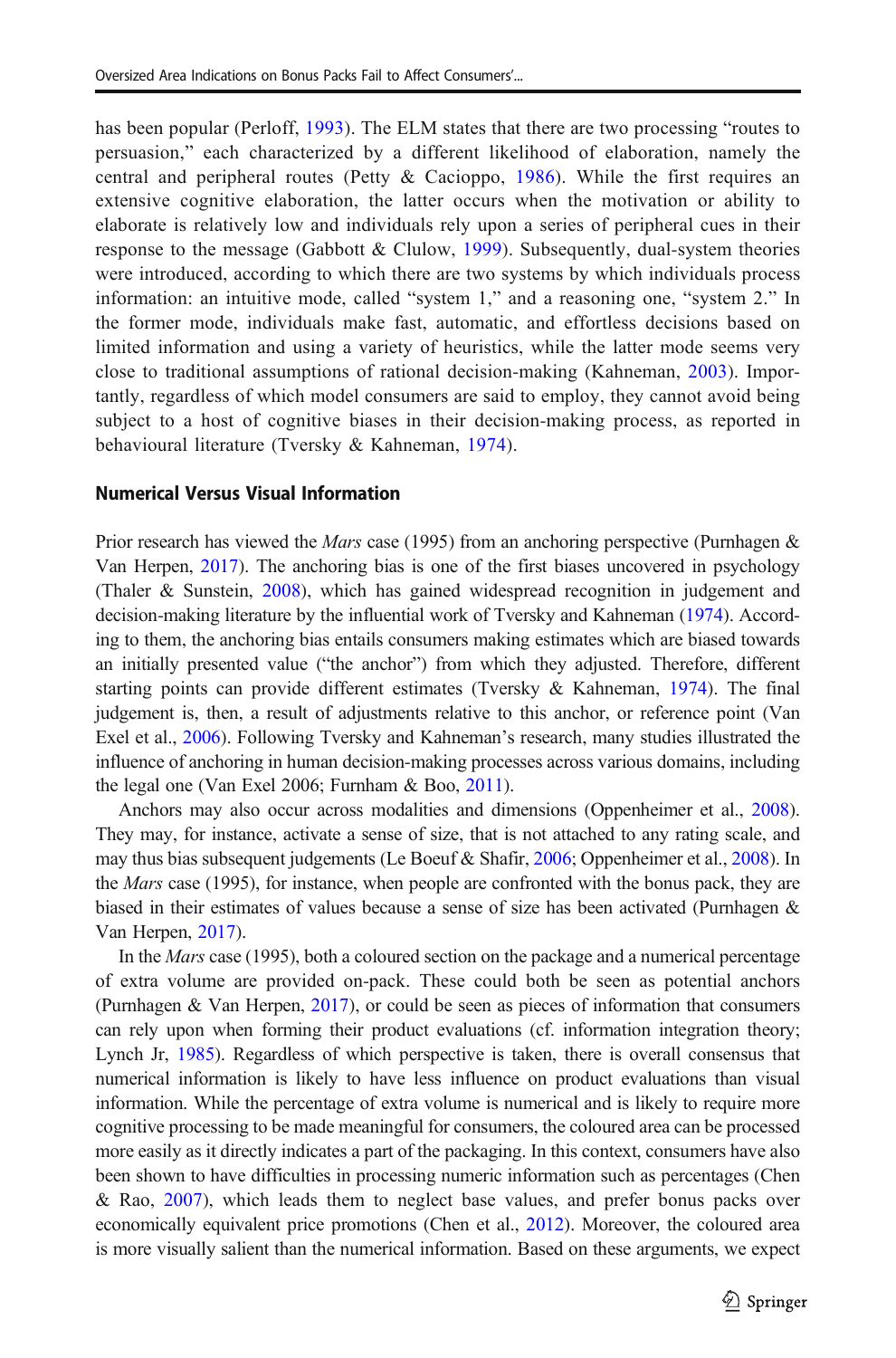that consumers will be more susceptible to influences of a coloured area on the pack and, thus, will base their transactional decision on this:

H1:The presence (vs. absence) of an oversized volume indication on a bonus pack will lead consumers to perceive that this product has a larger additional volume. H2:The presence (vs. absence) of an oversized volume indication on a bonus pack will increase consumers' purchase intention and choice of this product.

#### Simultaneous Versus Separate Evaluation

People may exhibit different preferences for the same option depending on whether or not other options are presented simultaneously or not (Bazerman et al., [1992](#page-18-0); Hsee, [1996](#page-19-0)). In joint evaluation, two (or more) options are presented and evaluated simultaneously, whereas in separate evaluation, each option is presented and evaluated separately. This is especially relevant in the current case of oversized volume indications, as consumers may use the size of other options to infer the amount of extra volume that is provided. If this is the case, the effects of oversized volume indications may be mitigated when products are evaluated jointly. Such joint evaluation is common in real life, where consumers often choose products in the context of other options (e.g., a supermarket shelf containing multiple products from the same category).

Different explanations for inconsistencies across joint versus separate evaluation have been proposed in literature, and these include norm theory, the want/should proposition and the evaluability hypothesis. Norm theory (Kahneman & Miller, [1986\)](#page-19-0) entails that in different contexts, individuals refer to different comparison sets. Specifically, when they are presented with a single item to evaluate, they find it hard to make sense of it and thus evoke a set of available, internal referents for comparison and evaluation. Instead, when they are presented with more items to evaluate, the alternatives themselves provide the comparison set for evaluation (Bazerman et al., [1999](#page-19-0)). The want/should proposition offered by Bazerman et al. ([1998](#page-18-0)) relies upon a tension between what consumers want to do versus what they think that they should do. In a separate evaluation, lacking a counterbalancing alternative, consumers lean towards what they want to do, while in joint evaluation, consumers tend to select the most justifiable option (the one that they think they should choose). The evaluability hypothesis (Bazerman et al., [1992;](#page-18-0) Hsee, [1996;](#page-19-0) Hsee, [1998\)](#page-19-0) suggests that preference reversals due to joint versus separate evaluation are driven by differences in the evaluability of attributes. A hard-toevaluate attribute will have less impact in separate evaluation than in joint evaluation, since in separate evaluation people have difficulty assessing the desirability of an option on the hard-toevaluate attribute (Bazerman et al., [1999\)](#page-19-0).

Indications of bonus volume reflect a hard-to-evaluate attribute, as consumers have difficulties in correctly estimating the additional volume that they will obtain. Joint evaluation of products could be expected to help consumers in assessing the desirability of the option with additional volume, because it allows them to make a better estimate of the amount of additional volume that they will receive. In the case of an oversized volume indication, this would imply that consumers who are presented with multiple similar products at the same time are better able to assess that the additional volume is relatively small (i.e., smaller than would be expected based on the oversized volume indication) than consumers who are presented with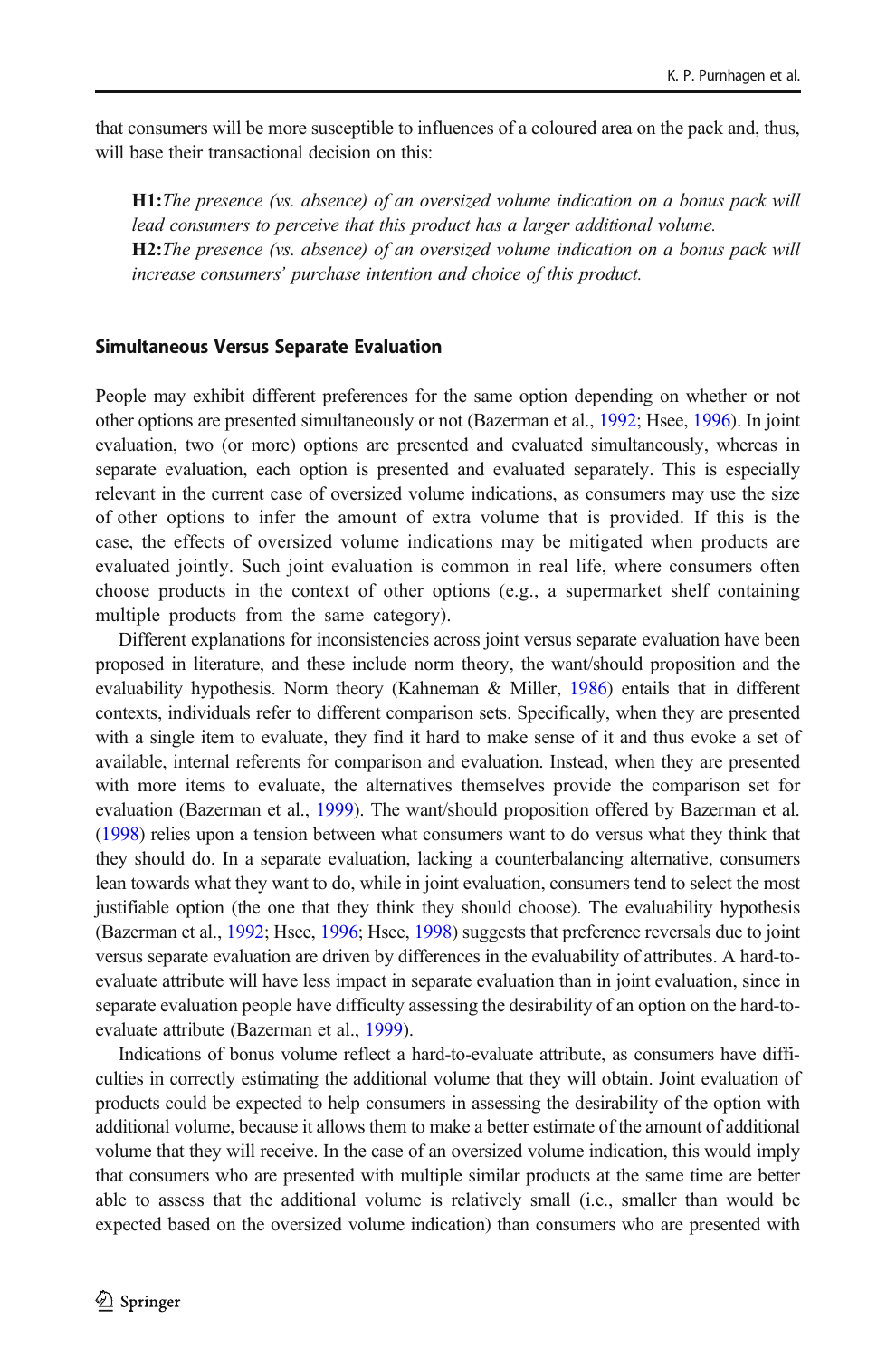only one option at a time. We expect that this will mitigate the effects of the oversized volume indication on both volume perceptions and choice:

**H3:**The effect of the presence (vs. absence) of an oversized volume indication on volume perceptions will be smaller for joint than for separate evaluation. H4:The effect of the presence (vs. absence) of an oversized volume indication on purchase intention and product choice will be smaller for joint than for separate evaluation.

## **Methodology**

### Participants and design of the study

Participants were 312 students of Wageningen University, the Netherlands, who were randomly assigned to a condition in a 3 (packaging design of the product with bonus volume)  $\times$  2 (evaluation context: joint vs. separate evaluation) between-subjects factorial design. Three participants were excluded from the dataset due to multiple missing values, leaving a sample of 309 participants (77.7% female, mean age 21 years). The number of participants required for the experiment was based on a power calculation, using the statistical programme GPower  $(2018)$  $(2018)$  $(2018)$ . Based on the effect size  $(0.18)$  obtained in prior research (Purnhagen & Van Herpen, [2017](#page-20-0)), an error probability of (0.05) and a power of 1-B (0.80), 301 participants would be needed.

Participants received two products to evaluate (one product with bonus volume and one without), either simultaneously (in the joint evaluation condition) or first the bonus product and then the similarly shaped non-bonus product (in the separate evaluation condition). We opted for this fixed order of presentation in the separate evaluation condition to prevent participants from being affected by the non-bonus product in their evaluation of the bonus product.

### Stimuli

Gingerbread was used as stimulus material. The bonus product, which was available on the market, contained an oversized extra volume indication area. The actual additional volume provided was 20%, whereas the coloured area on the package that appeared to indicate the extra volume took up nearly 30% of the package. In line with the prior study on oversized volume indications, we manipulated the packaging design of the product with bonus volume. This packaging contained (a) the correct area and percentage (control condition), (b) the oversized area only or (c) the oversized area plus correct percentage. As a comparison product, a gingerbread of the same brand without additional volume was taken. This product was identical in all conditions. Figure [1](#page-9-0) provides the different packages that were used.

### Procedure

Participants were recruited around campus by means of posters, Facebook posts, and word of mouth communication. After giving informed consent, in the separate evaluation condition, participants randomly received one out of the three package conditions and later the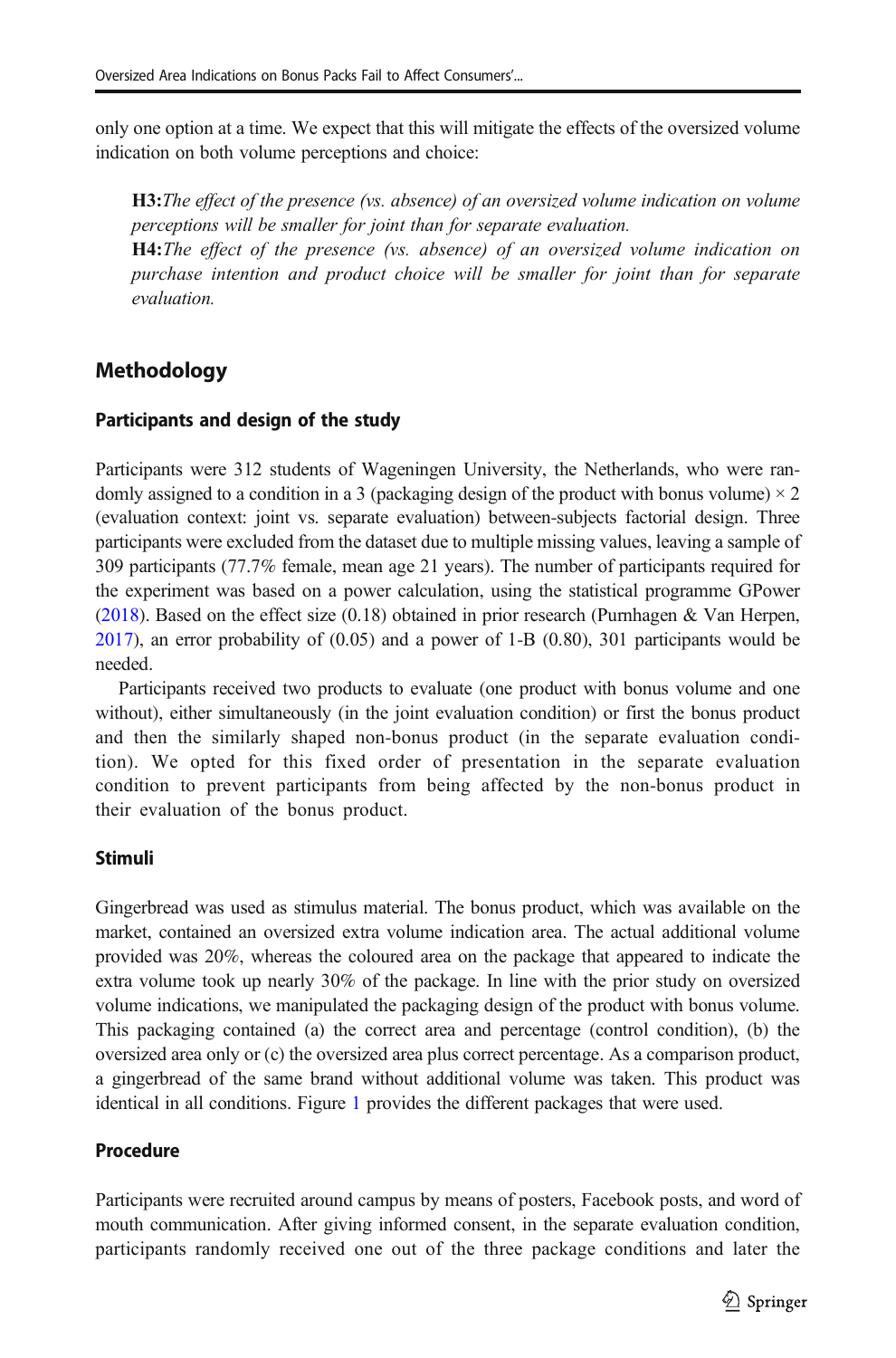<span id="page-9-0"></span>

Fig. 1 Bonus products (3 packaging design conditions) and comparison product

comparison product. In the joint evaluation condition, participants received both gingerbreads simultaneously. Products were taken away, and participants subsequently answered questions about the products.

In the separate evaluation condition, participants first answered questions on the bonus product (general questions to mask the purpose of the study, followed by questions on volume perception, inferences of manipulative intent, and purchase intention for the bonus product). Next, they saw the comparison product and subsequently answered questions on this comparison product (general questions and purchase intention). In the joint evaluation condition, participants saw both products together. They answered general questions and purchase intention for bonus product and for comparison product (in that order). Next, they answered questions on volume perception and inferences of manipulative intent. The questions on inferences of manipulative intent were included to assess the extent to which participants were aware of being influenced by the packaging and potential effects on attitudes.

At the end of the survey, all participants reported background questions on demographics (gender, age, study), consumption and purchase of gingerbread, liking of gingerbread, and attitudes towards the brand of gingerbread used in this study (6 items,  $\alpha = .73$ ; based on Lee & Mason, [1999](#page-19-0)). Finally, participants could choose to take one of the gingerbreads as reward for the study, or, alternatively, they could opt for a monetary reward of 1.50 Euro.

### Measures

General Questions About the Packaging For both packages, participants rated general questions on brand familiarity, ease of identifying the product type, comprehension of opening instructions, ease of comprehending ingredient list, readability of text, liking of packaging design, and attractiveness of packaging, on 5-point scales ranging from "completely disagree" to "completely agree." These questions were included to mask the purpose of the study. Paired-sample t-tests revealed that the two chosen packages were very comparable. No significant differences in the general evaluations were found, except for two instances: opening instructions were considered less easy to comprehend for the bonus pack  $(M = 4.09)$  than for the comparison product ( $M = 4.30$ ;  $t(308) = -5.39$ ,  $p < .001$ ), and overall attractiveness of the packaging was higher for the bonus pack ( $M = 3.98$ ) than for the comparison product ( $M =$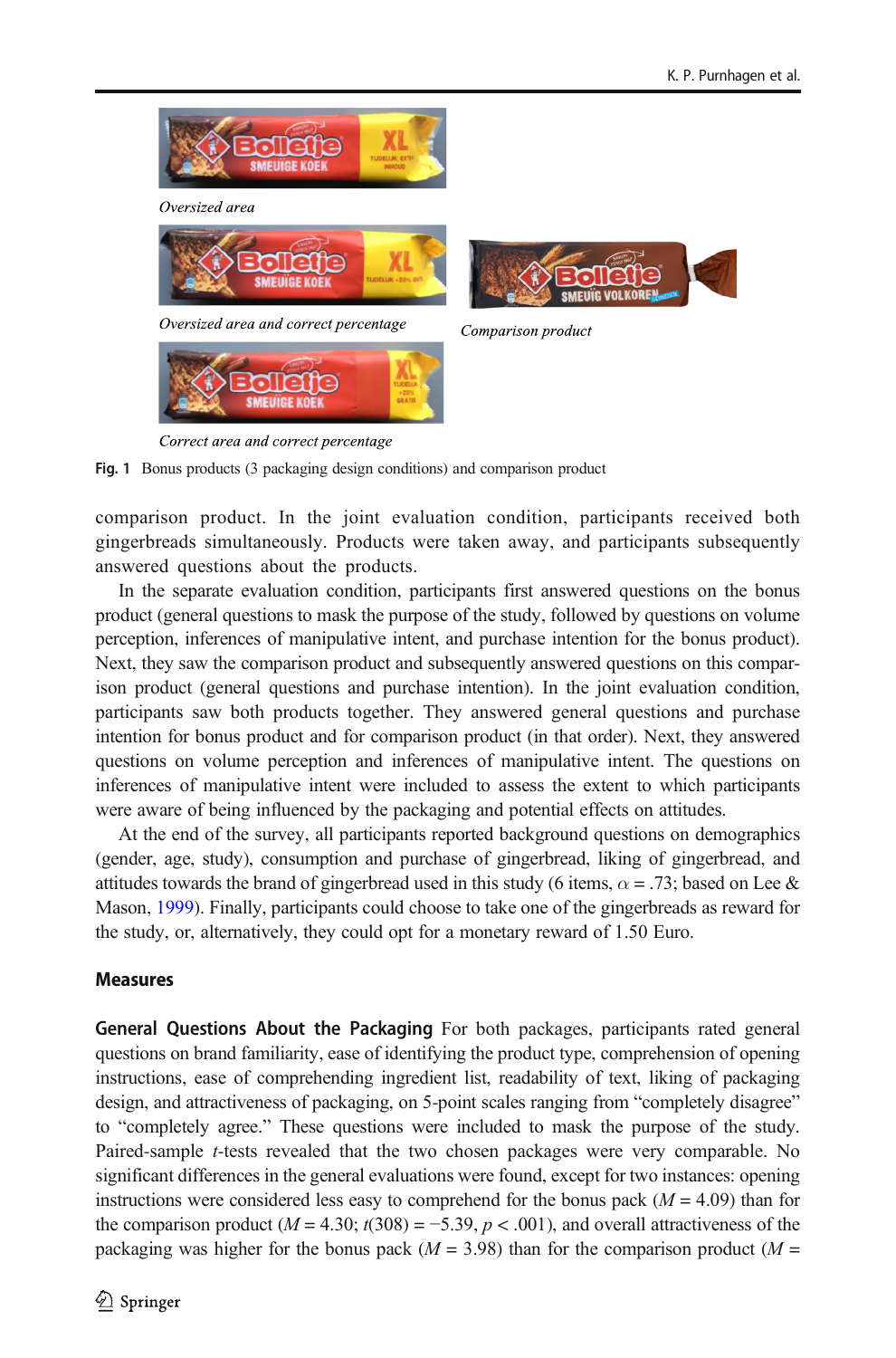3.86;  $t(308) = 2.34$ ,  $p = .020$ ). The latter is in line with product attitude, as reported in the "Results" section.

**Volume Perception** Participants answered three types of measurements designed to tap into their perception of the amount of extra volume contained in the bonus packaging (cf. Purnhagen & Van Herpen, [2017](#page-20-0)). The first measure concerned a visual estimate of the amount of extra volume. Participants were asked to indicate the amount of extra volume on a piece of paper showing the exact contours of the bonus package gingerbread. They could indicate the amount of extra volume by drawing a horizontal line on the paper. Second, participants rated their volume perception for the bonus pack, on three items ("this bonus pack of gingerbread offered a lot of bonus volume," "this bonus pack of gingerbread is a large pack" and "this bonus pack of gingerbread was a lot larger than most packs of gingerbread;"  $\alpha$  = .64), on a 7point scale ranging from "completely disagree" to "completely agree." Third, participants were asked to give a numerical indication (percentage) of the amount of extra volume they thought they were given.

Purchase Intention Participants indicated their intention to purchase the products on a three-item scale (cf. Baker & Churchill Jr, [1977](#page-18-0); Bruner II, [2009](#page-19-0);  $\alpha = .78$  for bonus pack and  $\alpha = .80$ for comparison product), ranging from "definitely not" to "certainly" (7 points). Items were "Would you like to try this product," "Would you buy this product if you happened to see it in a store" and "Would you actively seek out this product in a store."

Inferences of Manipulative Intent Inferences of manipulative intent measured using a sixitem scale (cf. Campbell, [1995\)](#page-19-0), on a 7-point rating scale ranging from "completely disagree" to "completely agree." Items were "The way in which the packaging tries to persuade people to buy seems acceptable to me," "This company tries to manipulate consumers in ways that I don't like" (reverse coded), "This packaging was fair in what was said and shown," "I think that this packaging is fair," "I was annoyed by this packaging because the company seemed to be trying to inappropriately manage or control the purchase of consumers" (reverse coded) and "I didn't mind the packaging, the company tried to persuade consumers without being excessively manipulative" ( $\alpha$ ) = .84). In addition to examining the full scale, we also separated perceived honesty of the packaging (third and fourth item from the inferences of manipulative intent scale) from perceived manipulative intent of the company (remaining items).

Choice At the end of the experiment, participants were given a choice between the gingerbread with bonus volume, the alternative gingerbread (i.e., the comparison product) or a small monetary reward. They received their choice as a token of appreciation for participating. By letting participants pay for the gingerbread by foregoing reward for their participation, we ensured an incentive-compatible choice. This measures the transactional decision that the participant makes.

### Analyses

One-sample  $t$ -tests were used to examine if participants in each of the conditions significantly overestimated the bonus volume, compared to the actual bonus volume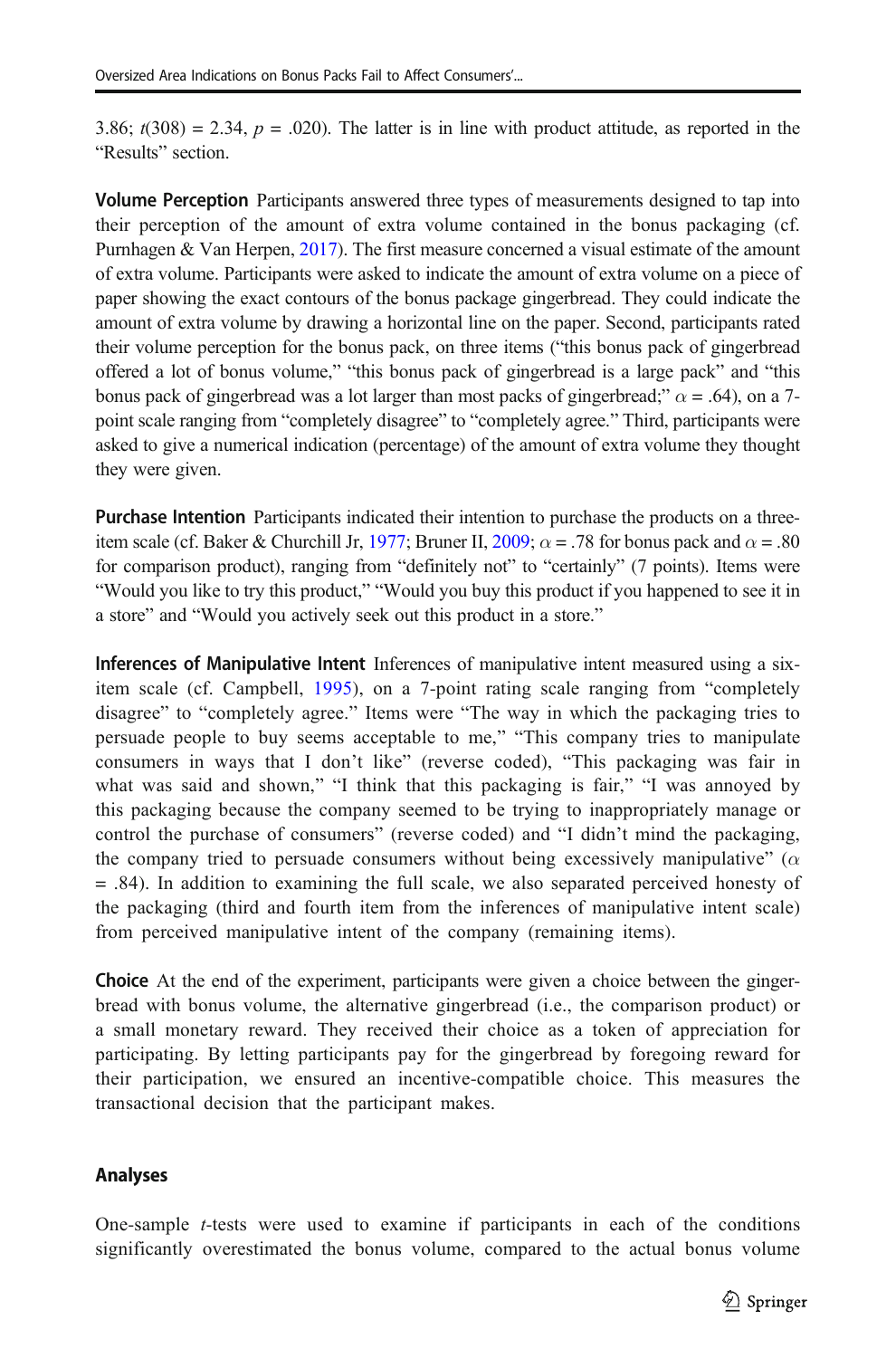(5 cm). Next, a factorial ANOVA (analysis of variance) was used to further analyse data on volume perception, with the different packaging conditions and evaluation context as independent variables. When a significant effect for packaging condition was found, post hoc tests (LSD) were used to compare means. The histogram of volume estimates in percentages showed various peaks, and we decided to split this variable into three categories (underestimation, correct estimation, and overestimation) and test the association with packaging condition using a chi-square test.

Purchase intention was asked for both bonus product and comparison product and analysed using a repeated measures ANOVA with type of product (bonus vs. comparison) as within subjects factor, and packaging condition and evaluation context as between-subjects factors. Inferences of manipulative intent were analysed using factorial ANOVA, using both the full scale and the two subscales as dependent variables. Furthermore, multinomial regressions were run with choice as dependent variable, to predict choice from package condition and evaluation context.

### **Results**

#### Background Information

Most participants (80%) liked gingerbread. Consumption frequency was low, though, with 27% of participants eating gingerbread "reasonably often" to "very often." Most participants (69%) bought gingerbread less than once per month. Attitude towards the brand used in this study was positive  $(M = 4.60$  on a 7-point scale).

#### Volume Perception

To assess whether participants overestimated the bonus volume, we tested the volume perceptions in centimetres against the correct area size (5 cm). As the packaging is sealed at the end, and the coloured area extends beyond the actual gingerbread to accommodate for this, we tested the robustness of our results by also checking effects against 4 and 6 cm. In all cases and conditions, we found evidence of overestimation. Hence, in all conditions, participants significantly overestimated the amount of bonus volume (all ts  $(52) > 8.46$ ,  $ps < .001$  $ps < .001$ ). Table 1 provides means and standard deviations. Next, we examined whether the extent of overestimation depended on packaging condition or evaluation context.

An ANOVA revealed that packaging condition significantly influenced the volume perceptions for the bonus volume that participants indicated in the drawing (in centimetres)  $(F(2,$ 303) = 21.89,  $p < .001$ ,  $\eta_p^2 = .13$ ). Participants who saw a bonus pack with the correct area and percentage gave a significantly lower estimate of the bonus volume ( $M = 7.30$ ), then participants who saw a bonus pack with oversized area only  $(M = 8.88, p < .001)$  and then participants who saw a bonus pack with oversized area and correct percentage ( $M = 8.70$ ,  $p <$ .001). Volume perceptions did not differ significantly between the latter two conditions ( $p =$ .488). This implies that the size of the coloured area affected the volume estimates, in support of our first hypothesis, and that adding a correct percentage did not change these perceptions.

The ANOVA furthermore showed that evaluation context  $(F(1, 303) = 0.38, p = .537)$  and the interaction between packaging condition and evaluation context ( $F(2, 303) = 0.78$ ,  $p = .459$ ) did not significantly affect volume perceptions. This implies that we do not find support for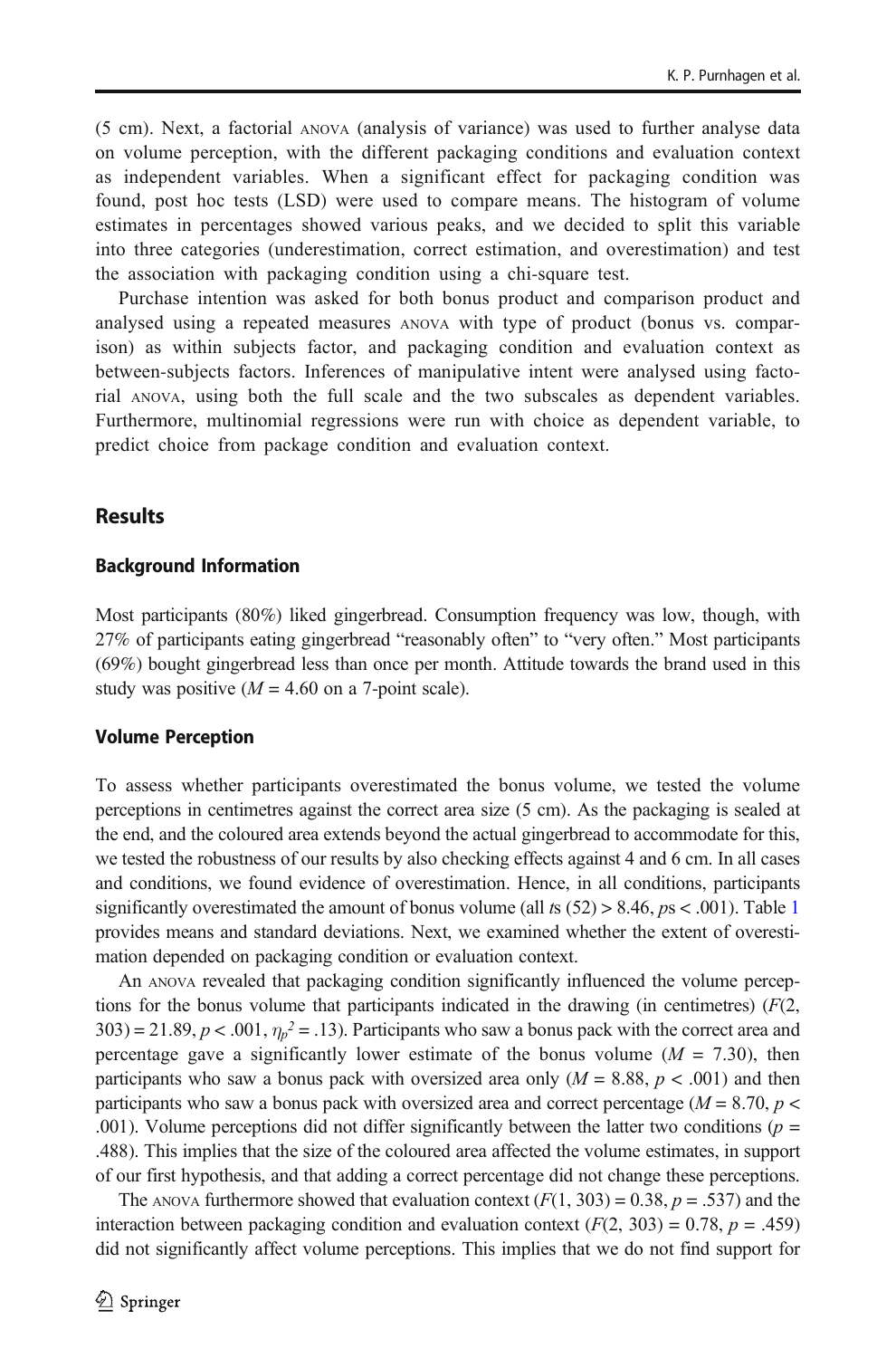<span id="page-12-0"></span>hypothesis 3. In a joint evaluation, with a comparison product present, participants provided similar volume estimates as in separate evaluation.

Participants also indicated the perceived additional volume in percentage. Estimates ranged between 0 and 50%, and almost half of the participants gave the correct percentage of 20%. Because the distribution of the estimated volume percentages showed a high peak at the correct percentage, we split the estimates into "underestimation"  $( $20\%$ ), "correct estimation"  $(20\%)$$ and "overestimation" (> 20%). These estimations differed across packaging conditions ( $\chi^2(4)$  = 15.75,  $p = .003$ ). In the condition with the correct area and percentage where indicated, 52% of participants gave a correct estimation, and only 16% overestimated and 32% underestimated. Yet, when the oversized area was used with the correct percentage, more participants (25%) gave an overestimation. In this condition, 59% gave a correct estimate and 16% gave an underestimation. Both overestimation and underestimation were high among participants in the condition with only the oversized area. In that condition, 38% gave the correct estimate, whereas 29% overestimated and 33% underestimated. These results show that even in conditions where the correct percentage was provided on the packaging, many participants were unable to report it. Further analyses showed that evaluation context did not have a significant effect on the extent to which participants correctly estimated the percentage.

Additionally, participants reported volume perceptions on a rating scale. Table 1 provides means and standard deviations. An ANOVA shows a significant main effect of packaging (F(2,  $303$ ) = 3.50,  $p = .031$ ,  $\eta_p^2 = .02$ ). Post hoc tests revealed that volume estimates were higher for participants who saw the oversized area plus percentage  $(M = 5.64)$  than for participants who saw the correct area plus percentage ( $M = 5.35$ ,  $p = .009$ ), in partial support of hypothesis 1. Other differences between packaging conditions were not significant. There was also a marginal effect of evaluation context  $(F(2, 303) = 3.12, p = .078, \eta_p^2 = .01)$ , with people tending to give higher volume estimates in separate evaluation  $(M = 5.57)$  than in joint evaluation ( $M = 5.41$ ). The interaction effect between packaging and evaluation context was not significant  $(F(2, 303) = 0.12, p = .884)$ . We thus found no support for hypothesis 3.

#### Purchase Intention

The repeated measures ANOVA for purchase intention showed a significant main effect for evaluation context  $(F(1, 303) = 7.38, p = .007, \eta_p^2 = .02)$ , which is qualified by a significant interaction between type of product and evaluation context  $(F(1, 303) = 4.97, p = .027, \eta_p^2 = .02)$ .

| Condition                       | $\boldsymbol{n}$ | Volume perception |             | Purchase              | Purchase intention. |
|---------------------------------|------------------|-------------------|-------------|-----------------------|---------------------|
|                                 |                  | Centimetre        | Scale       | intention, bonus pack | comparison product  |
| Correct area and correct %      |                  |                   |             |                       |                     |
| Separate evaluation             | 53               | 7.21(1.90)        | 5.40 (0.86) | 3.67(1.29)            | 3.86(1.31)          |
| Joint evaluation                | 50               | 7.41 (1.87)       | 5.29(0.87)  | 4.43(1.02)            | 4.19(1.11)          |
| Oversized area only             |                  |                   |             |                       |                     |
| Separate evaluation             | 53               | 9.10(1.56)        | 5.56(0.67)  | 3.86(1.11)            | 3.97(1.26)          |
| Joint evaluation                | 53               | 8.66 (1.85)       | 5.42(0.86)  | 4.02(1.30)            | 3.87(1.28)          |
| Oversized area and correct $\%$ |                  |                   |             |                       |                     |
| Separate evaluation             | 50               | 8.78 (1.90)       | 5.75(0.74)  | 3.81(1.18)            | 3.97(1.24)          |
| Joint evaluation                | 50               | 8.62(2.12)        | 5.53(0.68)  | 4.30(1.14)            | 4.39(1.18)          |

Table 1 Means and standard deviation for volume perception and purchase intention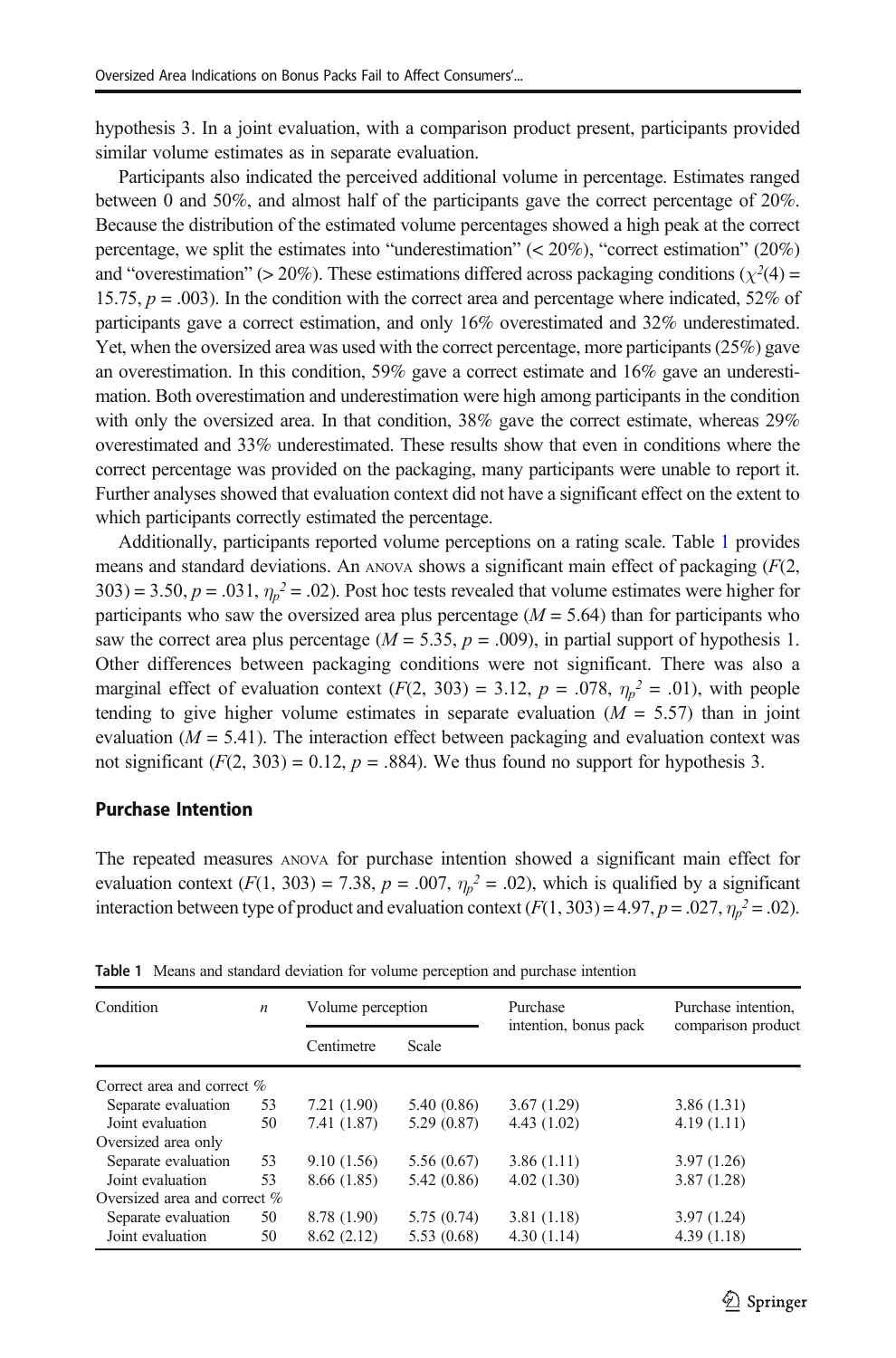None of the other main effects and interactions was significant. Means and standard deviations are provided in Table [1.](#page-12-0) Examining these results further in separate ANOVAS for bonus pack and comparison product, we found that the evaluation context had a significant effect on the evaluation of the bonus pack  $(F(1, 303) = 12.06, p = .001, \eta_p^2 = .04)$ , but not on the evaluation of the comparison product  $(F(1, 303) = 2.34, p = .127)$ . It thus appears that, in line with our reasoning, the presence of a comparable product affects participants' evaluation of a bonus pack, while the evaluation of the comparison product remains stable across conditions. Surprisingly, purchase intentions for the bonus pack were higher in joint evaluation  $(M = 4.24)$  than in separate evaluation  $(M = 3.78)$ . Apparently, the evaluation context made the presence of bonus volume more salient.

To check whether volume perceptions mediated (i.e., were the underlying process for) effects of packaging condition on purchase intentions, we estimated a moderated mediation model using the PROCESS macro in SPSS (model 7; Hayes, [2017\)](#page-19-0). In this analysis, packaging condition was entered as a categorical independent variable using effect coding, perceived volume perception (in centimetre) was the mediator, evaluation context was the moderator, and the difference score between purchase intentions for bonus product and comparison product was the dependent variable. Results showed that none of the indirect effects was significant (all confidence intervals included 0), indicating the volume perceptions were not the mediating process.

The overall higher purchase intention for bonus packs in joint than in separation evaluation (regardless of volume indications) can occur because participants realized that the indicated bonus area was (in some conditions) oversized but preferred the product nonetheless as it contained extra volume, or because participants did not realize that the bonus area was oversized. To investigate this further, we analysed effects on inferences of manipulative intent.

#### Inferences of Manipulative Intent

An ANOVA with inferences of manipulative intent (full scale) as dependent variable showed that none of the effects was significant (packaging condition:  $F(2, 303) = 0.35$ ,  $p = .703$ ; evaluation context:  $F(1, 303) = 0.003$ ,  $p = .955$ ; interaction between these:  $F(2, 303) = 0.12$ ,  $p = .889$ ). Yet, examining the subscale on perceived honesty of the packaging, a significant main effect of packaging was found  $(F(2, 303) = 3.01, p = .051, \eta_p^2 = .02)$ . Participants who saw the packaging with oversized area found this to be less honest ( $M = 4.58$ ) than participants who saw the packaging with correct area and percentage  $(M = 4.96)$ . The effects of evaluation context and the interaction were not significant. For the subscale on perceived manipulative intent of the company, none of the effects was significant. Thus, participants appeared aware that the packaging with oversized volume indication was less honest, but they did not seem to consider this manipulative.

#### Choice

Participants were given a choice between the bonus pack, the comparison product and cash  $(61.50)$  at the end of the study. Figure [2](#page-14-0) shows the percentage of participants choosing each of these options in the various conditions. Overall, none of the options is preferred significantly more than the others ( $\chi^2(2) = .718$ ,  $p = .698$ ). To test whether choice for the bonus pack is higher depending on packaging condition or evaluation context, we applied a multinomial regression.

According to the multinomial regression model, the choice for bonus pack (with "choice for comparison product" as reference category) was not significantly affected by evaluation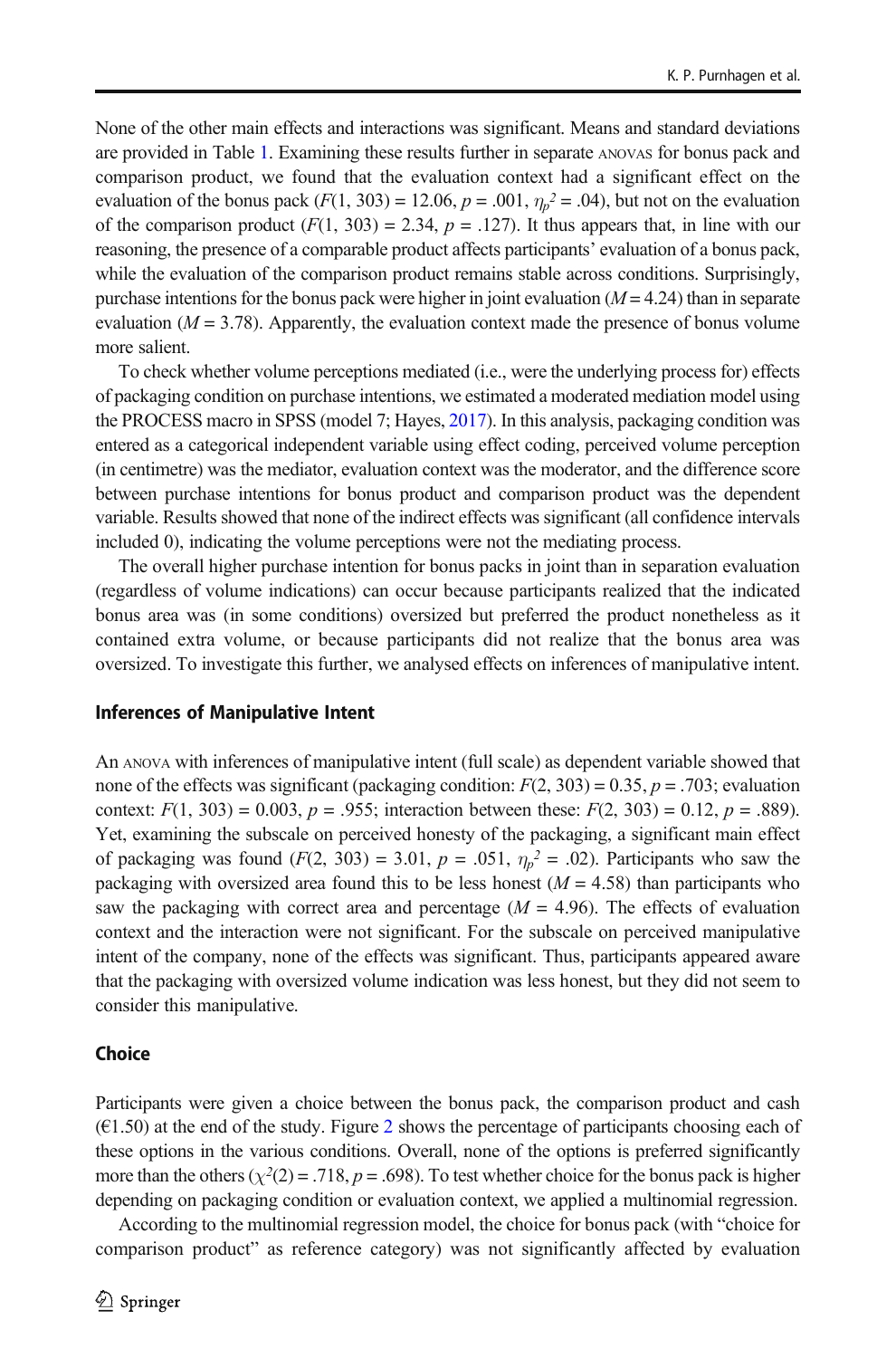

<span id="page-14-0"></span>Oversized Area Indications on Bonus Packs Fail to Affect Consumers'...

Fig. 2 Percentage choice for the options, depending on packaging and evaluation context

context, packaging condition or their interaction ( $ps > .05$ ), although the interaction effect between an oversized area (with "correct area and correct percentage" as reference category) and evaluation context was close to significance ( $\beta$  = -1.30,  $\chi^2(1)$  = 3.62,  $p$  = .057). The McFadden pseudo R-square was low (.026), indicating small effect size, and effects of packaging condition were not significant when we examined choices separately for the two evaluation contexts. This means that we find very little statistical evidence to support that choices are affected by packaging condition and evaluation context, and that the effect size of such a possible effect appears to be very small. The pattern of results is opposite to what we found for purchase intention, with participants being more inclined to choose a bonus pack with oversized area under separate evaluation than under joint evaluation. Mediation analyses (again using PROCESS, model 7) furthermore showed no significant indirect effects of volume estimates in the relation between packaging condition and choice of bonus pack (entered as a dichotomous dependent variable).

### **Discussion**

In this study, we have tested the effects of oversized volume indications on the transactional decision of consumers in two types of evaluation contexts, namely separate and simultaneous. Our results contribute to previous findings about consumer deception. Specifically, we have shown that the oversized bonus area leads consumers to overestimate the bonus volume, under all conditions of the study. Hence, such bonus packs generally deceive consumers. These results parallel findings of previous research on bonus packs (Purnhagen & Van Herpen, [2017](#page-20-0)). People thus tend to overestimate the size of the bonus volume in general, regardless of context. Even adding the correct percentage clearly on the front-of-pack does not mitigate this general effect, according to the current results. Many participants could not recollect the percentage that was indicated, underlining the high relative salience of the visual area in comparison to the low salience of the percentage itself.

When it comes to purchase intentions, people rated the bonus pack higher when in joint evaluation compared to separate evaluation. Thus, participants had a higher intention to buy the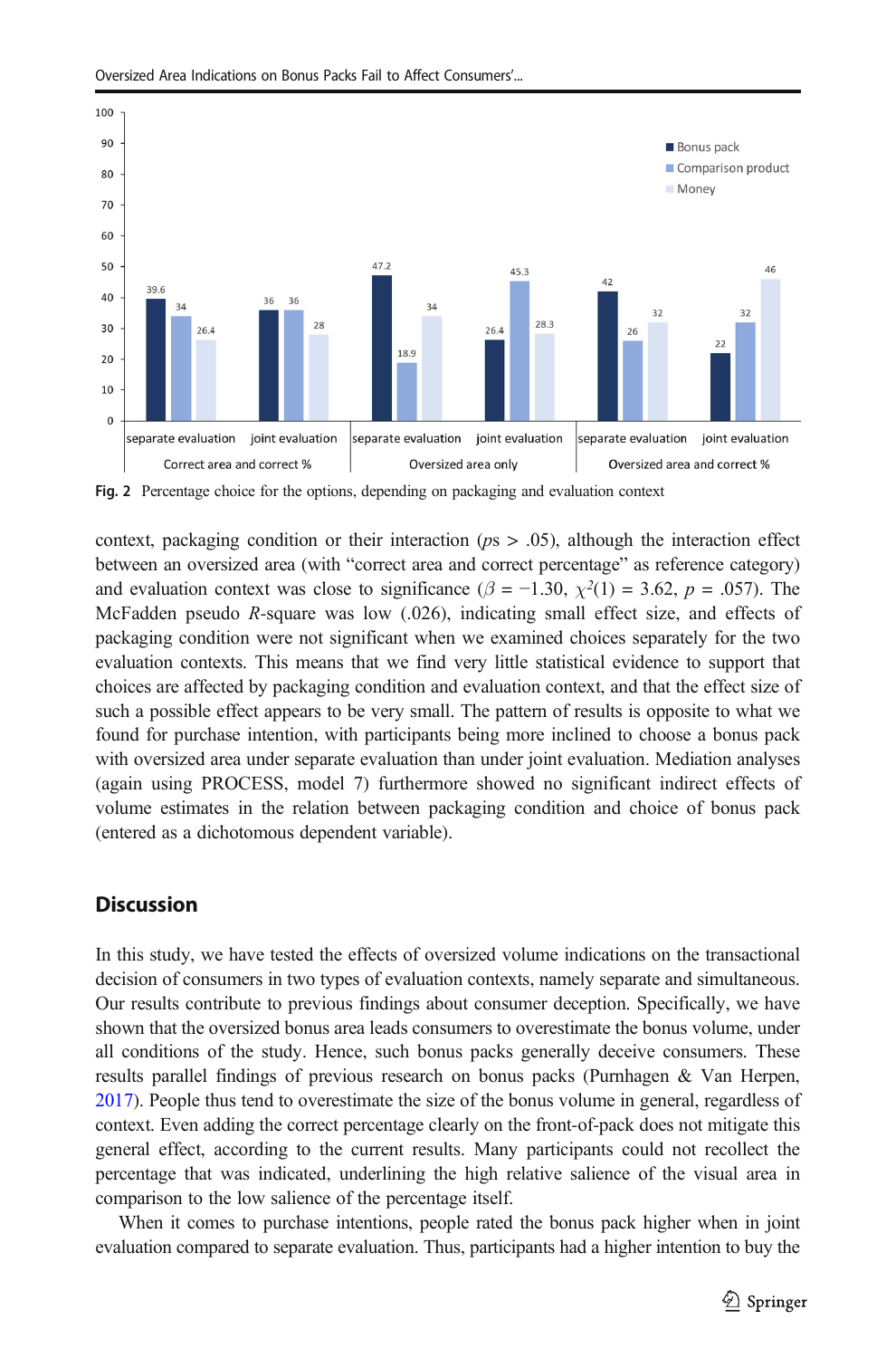bonus product in a competitive setting with other products than when evaluating it alone. For this effect to occur, it was irrelevant whether it contained an oversized area or the correct area. The availability of a comparison product appears to have made the extra volume salient. Yet, when it came to the actual transactional decision (choice), participants tended to be relatively less likely to choose the bonus pack than the comparison product in joint evaluation, and relatively more likely to choose the bonus package than the comparison product in separate evaluation (although this effect did not reach statistical significance). This result is opposite to what we observed when measuring purchase intention. Result patterns for purchase intention and choice are not in line, which is an interesting result. It illustrates that to assess actual transactional value, looking only at purchase intention may not suffice, as results for purchase intention and choice may not align. Future studies might rely on more empirical evidence by using a different measurement to test purchase behaviour. For example, studies could ask participants to pay out of pocket (a realistic price) for the gingerbread, rather than foregoing a monetary reward.

Testing whether consumers know that they are persuaded by the bonus pack, the results indicate that they indeed realize that the packaging with oversized area is dishonest, but do not find this serious enough to affect their evaluation of the company as manipulative. This suggests that consumers may not find bonus packs with oversized areas especially troublesome. Yet, our dataset cannot draw definite conclusions as to this effect, and this could be something to explore in more depth in future research.

Article 6 (1) UCPD requires to test whether the deceptiveness "causes or is likely to cause [the consumer] to take a transactional decision that he would not have taken otherwise." In a competitive choice setting, a significant number of consumers intended to purchase the product indicating a bonus, regardless of whether it was correctly sized or not. Hence, it seems that it is not the deceptiveness of the bonus packs as such, which leads consumers to intend purchasing the product. Rather, the fact that there is a bonus volume seems to have an effect on purchase intention. This lies in line with the result of the data on inferences of manipulative intent, which indicate that consumers simply may not care if the package is deceiving or not. From these results alone, one could not draw the conclusion that the bonus pack's deceptiveness has an influence on consumers' transactional decision in the way Art. 6 (1) UCPD requires. If one adds the results from the outcome of the study on choice, consumers were less likely to choose for the bonus volume in a competitive choice setting. Hence, in competitive choice settings (which should present the majority of consumer's shopping experiences), we could not produce empirical evidence that the deceptiveness "causes or is likely to cause (… the consumer) to take a transactional decision that he would not have taken otherwise."

A possible explanation could be that in competitive choice settings, the bonus volume may be perceived as a distinct benefit compared to the other product, and a lost opportunity if not chosen. Previous research has shown that consumers are especially attracted to sales promotions that are limited in time, and that they will accelerate purchases for these types of promotions (Aggarwal  $\&$ Vaidyanathan, [2003\)](#page-18-0). In our case, consumers may feel that if they do not take the bonus pack, they may not be able to reap the benefits the bonus pack volume may provide to them over the other product. For such intention, it matters less how large the benefit is exactly, it suffices that there is a bonus option over the other product. This potential process is not able to explain, however, why choice of the bonus pack tended to be lower in joint evaluation compared to separate evaluation.

In separate evaluation, consumers seem to have less intention to purchase a product with an oversized bonus area compared to a competitive choice setting. However, their actual choice of the product is relatively high, albeit not significantly different from the other packaging conditions in our study. In such settings, the deceptiveness does not seem to carry through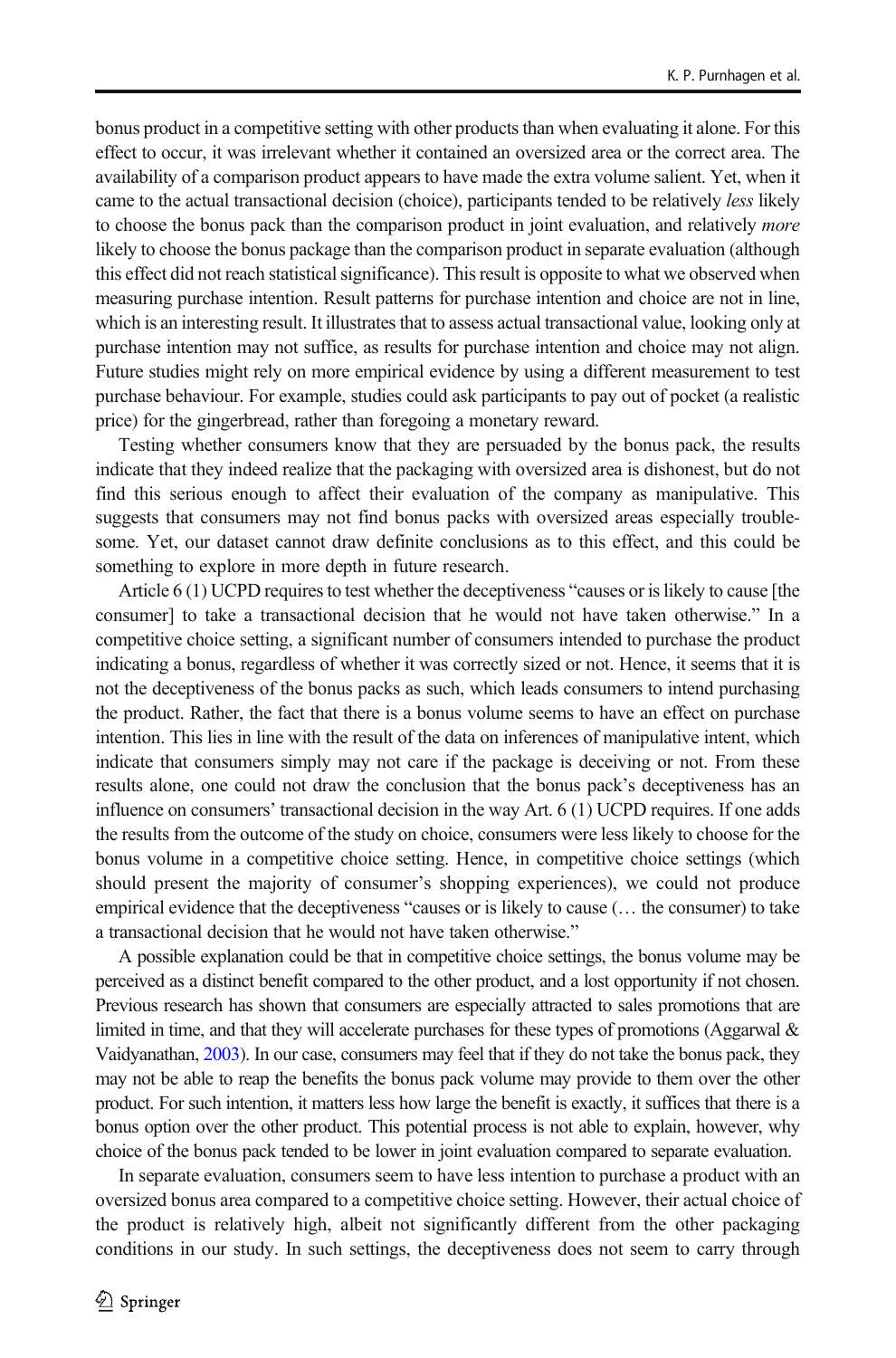to choice. In sum, according to our study, the deceiving effect of bonus packs does not have an effect on the transactional decision of consumers.

To sum up, these results support and extend the findings of the study from Purnhagen and van Herpen ([2017](#page-20-0)) by showing that oversize extra volume indication area influences consumers' volume perceptions. Yet, although consumers seemed to be deceived, this seemed not to have a clear influence on the transactional decision of consumers.

#### Limitations and Future Research

A limitation of our study is that it took place in a lab environment rather than a real-life environment, such as a supermarket or other retail environment. In a real-life environment, a large assortment of alternative products will be offered (rather than one competing product), and more distraction is present. Moreover, these competing products could be differently packaged, making direct comparisons of bonus volume more cumbersome for consumers. What the current study indicates is that such contextual factors could influence the extent to which the transactional decision of consumers is affected.

Our experimental setup also implies that the choices of participants are made in a somewhat artificial context. We took precautions to ensure that choices are incentive-compatible and resemble actual purchases as closely as possible. Participants had to give up a monetary reward for participation to receive the product. Yet, this situation is not identical to purchase decisions made in a supermarket, and future research could examine more natural contexts.

Future research could also focus on using alternative measures for choice, such as letting participants pay out of pocket or using actual sales data, to test if our pattern of results for choice is robust. Our current findings suggest that future research may want to focus on the effects of an oversized volume indication for products or situations in which no comparison product is readily available. This could for instance be products with a package shape that is different from competing products, so that the size of additional volume is difficult to ascertain, or online shopping situations in which the pictorial representation of the products complicates direct comparison of product size. Our results indicate that a potential increase in choice due to deception is most likely to occur under these conditions, if at all.

Finally, the use of alternative methods to examine the case of oversized volume indications could supplement the current findings and provide a deeper understanding. For instance, qualitative in-depth interviews or focus groups could be used to gain more insight into consumer responses. This could answer questions such as to what extend consumers are aware of the oversized area indications, what their main concerns are, and what type of reactions occur once consumers become aware of the deception. Moreover, quantitative analyses of sales data from products that temporarily contain oversized versus correct-sized volume indications on pack could provide an indication of the size of potential effects on sales volumes. Such analyses would need to control for many factors that could simultaneously affect sales volumes, such as advertisements for the bonus product, competitive reactions, and seasonal patterns.

#### Implications

Our study has several important theoretical and practical implications. The differences that we found between stated purchase intention and actual product choice imply that studies based on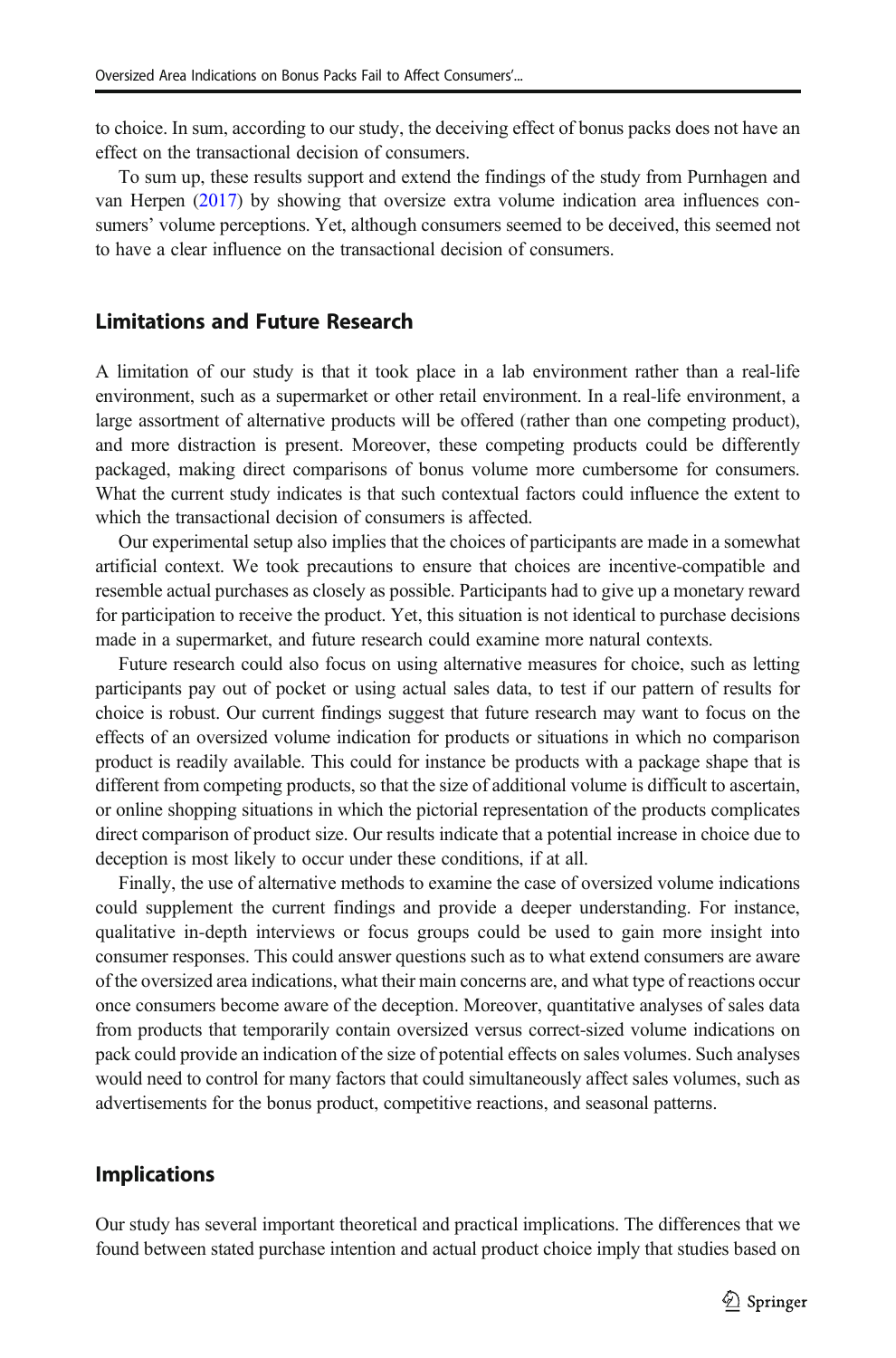purchase intention may not provide the needed insights to determine whether transactional decisions of consumers will be affected. Therefore, research that sets out to examine such transactional decisions should include measures of actual choice.

Another implication from our research relates to the measurement of extra volume perceptions. Our results indicate that some measures are more sensitive than others, in picking up differences in perceptions. We recommend the use of the volume perception measure in centimetres and the item scale since these appear to be the most sensitive in picking up differences in consumer perceptions among the different package conditions.

As previously mentioned, our research emphasizes the necessity and potential of incorporating behavioural studies in EU legislation and adjudication, specifically in the area of unfair commercial practices. It is thus of relevance to consumers, current European legislation, judges and marketers for several reasons. It is relevant to consumers because of the potential misleading practice they can fall victim to. When they overestimate the actual extra volume of a product due to the oversized volume indication section on the package and thereby end up buying this product, they get less value than expected. This, according to the Court, can make a commercial practice misleading (Art. 7 UCPD), from which they should be protected. In this respect, we found very little statistical evidence to support that choices are affected by packaging condition and evaluation context, and the effect size of such a possible effect appears to be very small. These insights have implications for the Court of Justice of the European Union since it could alter its future interpretation concerning volume indications on packages.

### **Conclusions**

Research in the field of behavioural sciences has provided valuable insights into how consumers' behaviour can deviate from the expected rational standard, revealing their systemically limited processing capacities. These findings can be used to improve the interpretation of the average consumer benchmark as a basis for unfair commercial practice law. In this regard, we find that consumer perceptions are affected by visually salient volume indications. The question, however, is whether these altered perceptions lead to changes in consumers' transactional decision. This could then, consequently, be used as input to determine an unfair commercial practice (Art. 7 UCPD). Our results indicate that transactional decisions appear relatively unaffected, especially when evaluating such a bonus pack jointly with a comparison product.

Although consumer protection levels are still to be determined at Member State level, following the claim established by Schebesta and Purnhagen [\(2017\)](#page-20-0), systematic deviations could be addressed at Union level, taking into account the insights of behavioural sciences to determine a more accurate and realistic average consumer benchmark. Whether such insight will be used to inform regulation, law-making and/ or legal interpretation depends to a large extent on the weight that actors will give to them in order to protect consumers against other factors, such as the provision of the principle of free movement of goods, when exercising their discretion or interpreting the law. In this respect, the Mars case concerned free movement of goods, and at the time it was decided, neither the FIC nor the UCPD had entered into force. General remarks regarding whether this case should have been decided differently are difficult to make. Making such normative legal recommendations based on empirical evidence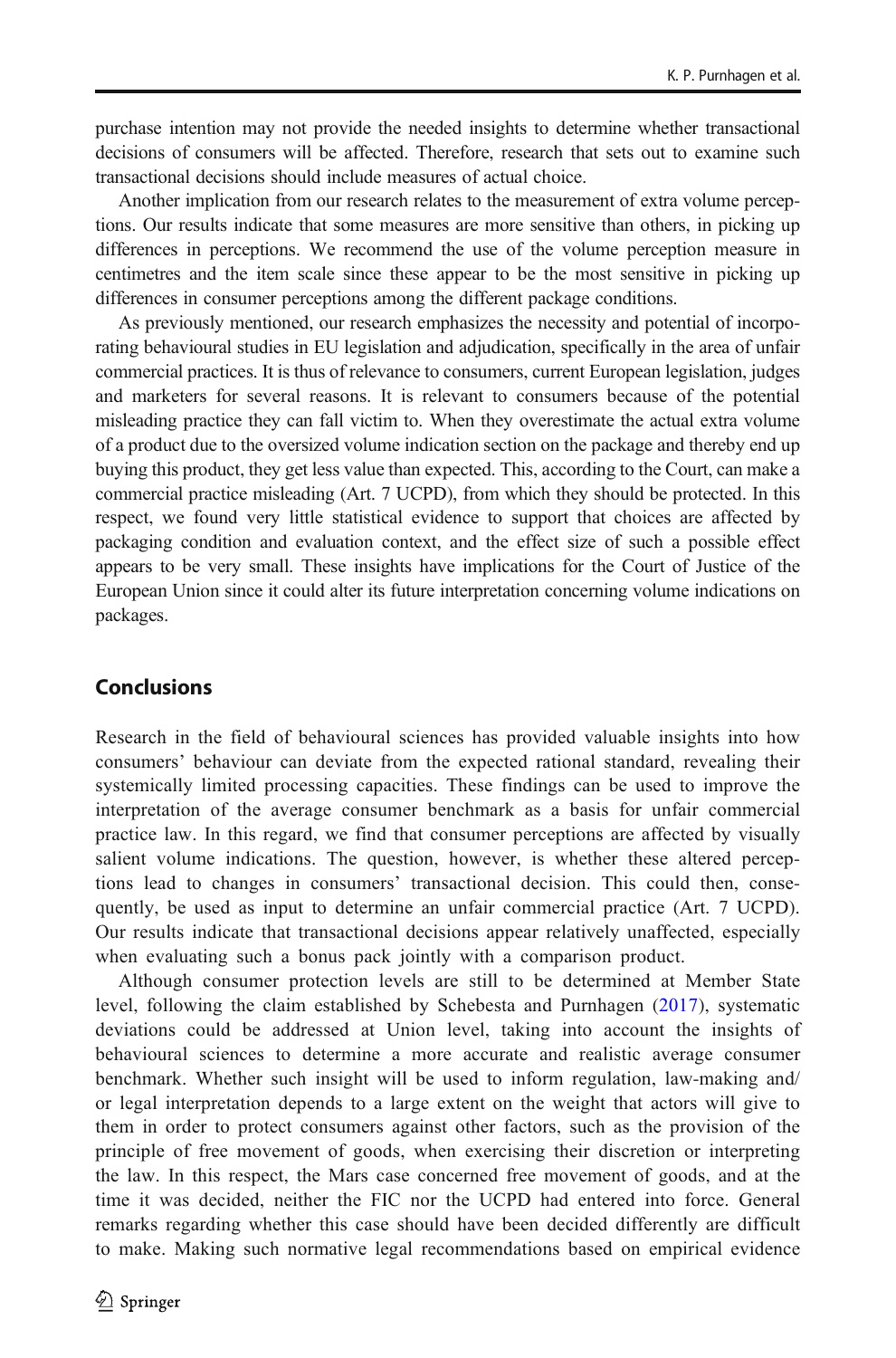<span id="page-18-0"></span>shall generally be done with care, as empirical evidence shall be considered only one of the aspects in judicial decision-making, and only as far as findings are generalizable and applicable to the concrete case and the concrete law at hand (Purnhagen, [2018](#page-20-0); Zeiler, [2010\)](#page-20-0). In conclusion, behavioural studies can provide relevant insights for Courts and regulators about the effects of commercial practices on consumer perceptions. While it is far from clear whether and at what level (Member State or EU) the current consumer benchmark requires the incorporation of behavioural science under EU law, it does not automatically preclude it.

Acknowledgements The authors thank Laura König for her constructive feedback.

Author Contribution KP and EvH developed the original idea. Experimental setup was developed by EvH and SK. SK collected data; EvH and SK analysed data jointly. KP and FM conducted legal doctrinal analysis jointly. Paper writing was conducted by all four authors in collaboration.

Funding Open Access funding enabled and organized by Projekt DEAL.

Availability of data and material Data and materials will be made available through DANS-EASY after publication of the paper.

Code availability The SPSS code is available from the authors upon request.

#### **Declarations**

The authors declare no competing interests.

Open Access This article is licensed under a Creative Commons Attribution 4.0 International License, which permits use, sharing, adaptation, distribution and reproduction in any medium or format, as long as you give appropriate credit to the original author(s) and the source, provide a link to the Creative Commons licence, and indicate if changes were made. The images or other third party material in this article are included in the article's Creative Commons licence, unless indicated otherwise in a credit line to the material. If material is not included in the article's Creative Commons licence and your intended use is not permitted by statutory regulation or exceeds the permitted use, you will need to obtain permission directly from the copyright holder. To view a copy of this licence, visit [http://creativecommons.org/licenses/by/4.0/.](http://creativecommons.org/licenses/by/4.0/)

### References

- Aggarwal, P., & Vaidyanathan, R. (2003). Use it or lose it: Purchase acceleration effects of time-limited promotions. Journal of Consumer Behaviour: An International Research Review, 2(4), 393–403.
- Baker, M. J., & Churchill Jr., G. A. (1977). The impact of physically attractive models on advertising evaluations. Journal of Marketing Research, 14(4), 538–555.
- Bazerman, M. H., Loewenstein, G. F., & White, S. B. (1992). Reversals of preference in allocation decisions: Judging an alternative versus choosing among alternatives. Administrative Science Quarterly, 37(2), 220– 240.
- Bazerman, M. H., Tenbrunsel, A. E., & Wade-Benzoni, K. A. (1998). Negotiating with yourself and losing: Understanding and managing competing internal preferences. Academy of Management Review, 23(2), 225– 241.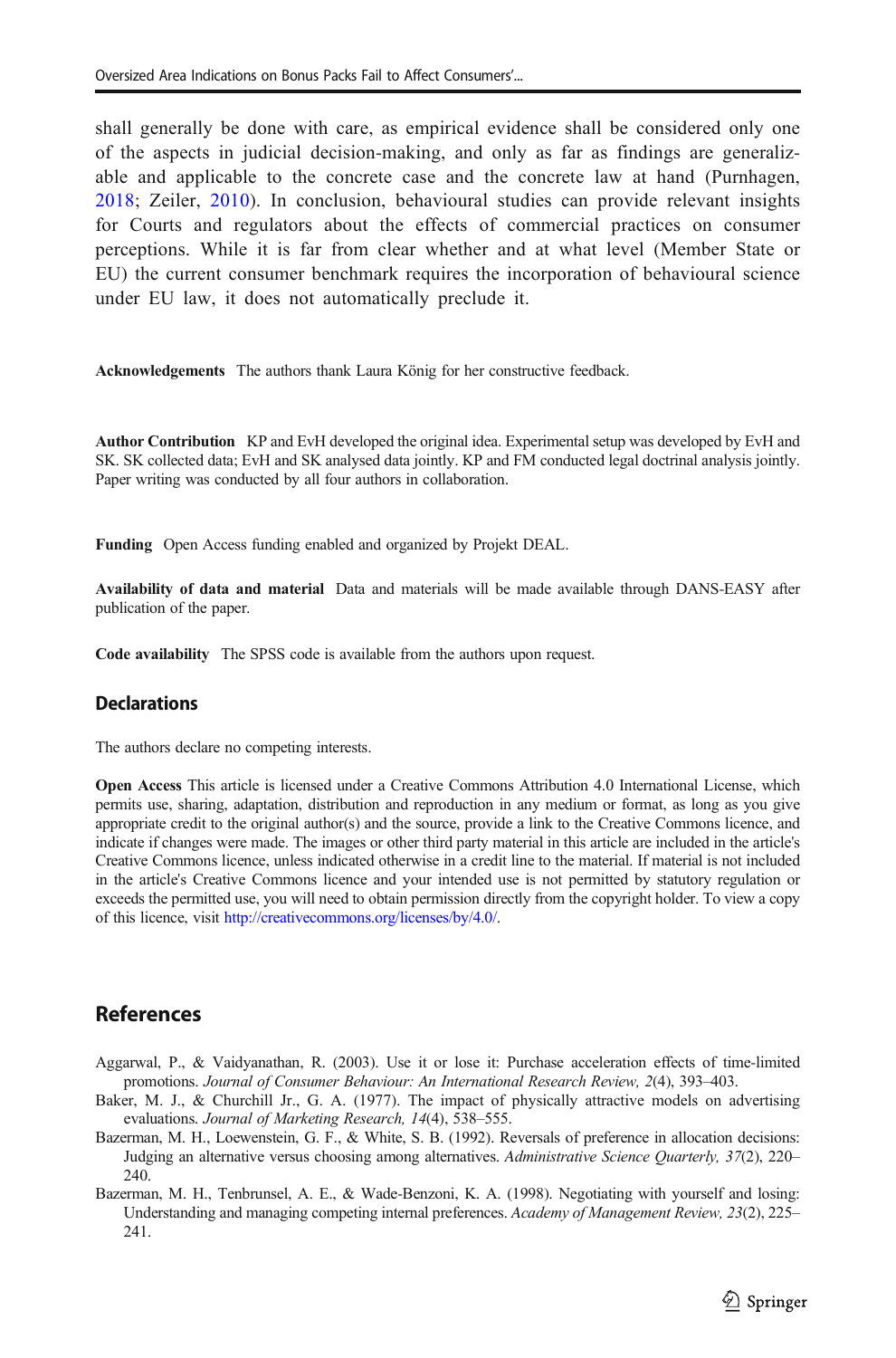- <span id="page-19-0"></span>Bazerman, M. H., Moore, D. A., Tenbrunsel, A. E., Wade-Benzoni, K. A., & Blount, S. (1999). Explaining how preferences change across joint versus separate evaluation. Journal of Economic Behavior & Organization, 39(1), 41–58.
- Bruner, G. C., II (2009). Marketing scales handbook: A compilation of multi-item measures for consumer behavior and advertising research, Volume 5, GCBII Productions, LLC, Fort Worth, Texas.
- Campbell, M. C. (1995). When attention-getting advertising tactics elicit consumer inferences of manipulative intent: The importance of balancing benefits and investments. Journal of Consumer Psychology, 4(3), 225– 254.
- Chen, H. A., & Rao, A. R. (2007). When two plus two is not equal to four: Errors in processing multiple percentage changes. Journal of Consumer Research, 34(3), 327–340.
- Chen, H. A., Marmorstein, H., Tsiros, M., & Rao, A. R. (2012). When more is less: The impact of base value neglect on consumer preferences for bonus packs over price discounts. Journal of Marketing, 76(4), 64–77.
- Duivenvoorde, B. (2015). The consumer benchmarks in the unfair commercial practices directive. Springer Science.
- European Commission. (2016a). Consumer vulnerability across key markets in the European Union Final report. Publications Office of the European Union [https://op.europa.eu/en/publication-detail/-/publication/](https://op.europa.eu/en/publication-detail/-/publication/d1af2b47-9a83-11e6-9bca-01aa75ed71a1) [d1af2b47-9a83-11e6-9bca-01aa75ed71a1.](https://op.europa.eu/en/publication-detail/-/publication/d1af2b47-9a83-11e6-9bca-01aa75ed71a1) Accessed 17 February 2021.
- European Commission. (2016b). Staff working document, guidance on the implementation/application of Directive 2005/29/ES on Unfair Commercial Practices, Brussels. [https://eur-lex.europa.eu/legal-content/](https://eur-lex.europa.eu/legal-content/EN/TXT/PDF/?uri=CELEX:52016SC0163&from=EN) [EN/TXT/PDF/?uri=CELEX:52016SC0163&from=EN](https://eur-lex.europa.eu/legal-content/EN/TXT/PDF/?uri=CELEX:52016SC0163&from=EN). Accessed 20 September 2020.
- Furnham, A., & Boo, H. C. (2011). A literature review of the anchoring effect. The Journal of Socio- Economics, 40(1), 35–42.
- Gabbott, M., & Clulow, V. (1999). The elaboration likelihood model of persuasive communication. In P. Kitchen (Ed.), Marketing communications: Principles and practice (pp. 172–188). International Thomson Business Press.
- GPower. (2018). Retrieved on the 24th of January from: [http://www.gpower.hhu.de/.](http://www.gpower.hhu.de/) Accessed Jan 2021.
- Hayes, A. F. (2017). Introduction to mediation, moderation, and conditional process analysis: A regressionbased approach. The Guilford Press.
- Hsee, C. K. (1996). The evaluability hypothesis: An explanation for preference reversals between joint and separate evaluations of alternatives. Organizational Behavior and Human Decision Processes, 67(3), 247– 257.
- Hsee, C. K. (1998). Less is better: When low-value options are valued more highly than high-value options. Journal of Behavioral Decision Making, 11(2), 107–121.
- Incardona, R., & Poncibò, C. (2007). The average consumer, the unfair commercial practices directive and the cognitive revolution. Journal of Consumer Policy, 30, 21–38.
- Jolls, C., Sunstein, C. R., & Thaler, R. (1998). A behavioral approach to law and economics. Stanford Law Review, 50, 1471–1550.
- Kahneman, D. (2003). Maps of bounded rationality: Psychology for behavioral economics. American Economic Review, 93(5), 1449–1475.
- Kahneman, D., & Miller, D. T. (1986). Norm theory: Comparing reality to its alternatives. *Psychological Review*, 93(2), 136–153.
- Korobkin, R. B., & Ulen, T. S. (2000). Law and behavioral Science: Removing the rationality assumptions from law and economics. California Law Review, 88(4), 1051-1144.
- Le Boeuf, R. A., & Shafir, E. (2006). The long and short of it: Physical anchoring effects. *Journal of Behavioral* Decision Making, 19(4), 393–406.
- Lee, Y. H., & Mason, C. (1999). Responses to information incongruency in advertising: The role of expectancy, relevancy, and humor. Journal of Consumer Research, 26(2), 156–169.
- Lynch Jr., J. G. (1985). Uniqueness issues in the decompositional modeling of multiattribute overall evaluations: An information integration perspective. Journal of Marketing Research, 22(1), 1–19.
- Oppenheimer, D. M., LeBoeuf, R. A., & Brewer, N. T. (2008). Anchors aweigh: A demonstration of crossmodality anchoring and magnitude priming. Cognition, 106(1), 13–26.
- Perloff, R. M. (1993). The dynamics of persuasion: Communication and attitudes in the 21st century. Lawrence Erlbaum Associates, Inc..
- Petty, R. E., & Cacioppo, J. T. (1986). The elaboration likelihood model of persuasion. Advances in Experimental Social Psychology, 19, 123–205.
- Pólya, G. (1945). How to solve it. Princeton University Press.
- Purnhagen, K. P. (2017). More reality in the CJEU's interpretation of the average consumer benchmark Also more behavioural science in unfair commercial practices? European Journal of Risk Regulation, 8(2), 437– 440.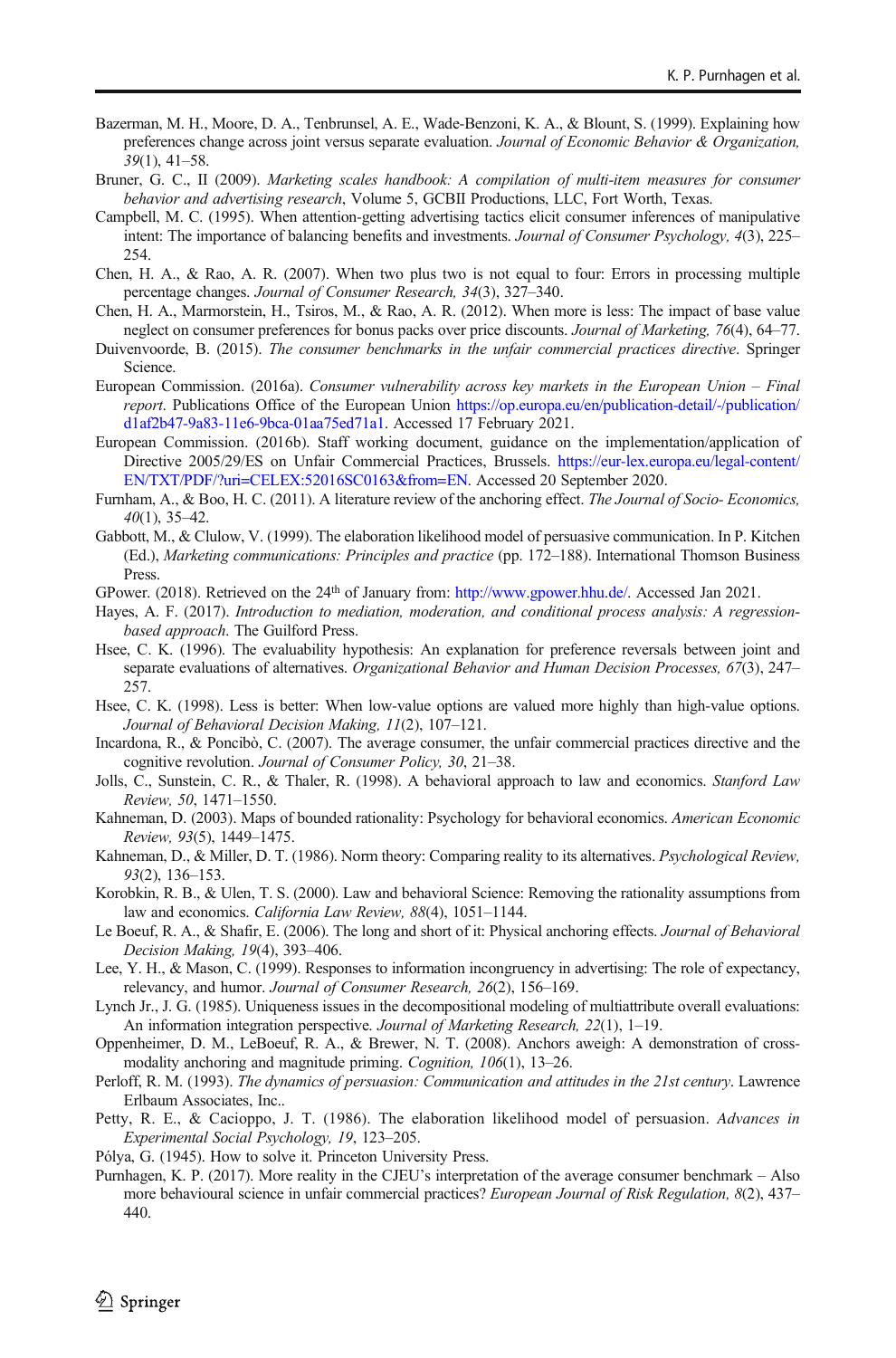- <span id="page-20-0"></span>Purnhagen, K. P. (2018). Regulatory validity. In H.-W. Micklitz, A.-L. Sibony, & F. Esposito (Eds.), Research methods in consumer law: A handbook (pp. 276–295). Edward Elgar Publishing.
- Purnhagen, K. P., & Van Herpen, E. (2017). Can bonus packs mislead consumers? A demonstration of how behavioural consumer research can inform unfair commercial practices law on the example of the ECJ's Mars judgement. Journal of Consumer Policy, 40, 217–234.
- Purnhagen, K. P., & Wesseler J. (2020). The SAMs report "Towards a sustainable food system" bites the hand that feeds us!, European Law Blog, available at The SAMs Report "Towards a Sustainable Food System" bites the hand that feeds us!, European Law Blog (Accessed 17 February 2021).
- Reisch, L. A., & Zhao, M. (2017). Behavioural economics, consumer behavior and consumer policy: State of the art. Behavioural Public Policy, 1(2), 190–206.
- Schebesta, H. (2019). Control in the label: Self-declared, certified, accredited? On-pack consumer communication about compliance control in voluntary food schemes from a legal perspective. In Rott, P. (Ed.), Certification – Trust, accountability, liability (pp. 143-161). (Studies in European Economic Law and Regulation; Vol. 16). Springer.
- Schebesta, H., & Purnhagen, K. P. (2016). The behaviour of the average consumer: A little less normativity and a little more reality in the Court's case law? Reflections on Teekanne. European Law Review, 41(4), 590–598.
- Schebesta, H., & Purnhagen, K. P. (2017). Is the 'behavioural turn' in consumer law taken by Dutch courts? Tijdschrift voor Consumentenrecht en handelspraktijken, 6, 272–278.
- Schebesta, H., & Purnhagen, K. P. (2019). An average consumer concept of bits and pieces Empirical evidence on the Court of Justice of the European Union's concept of the average consumer in the UCPD. In L. de Almeida, M. C. Gamito, M. Djurovic, & K. P. Purnhagen (Eds.), The transformation of economic law: Essays in honour of Hans-W. Micklitz (pp. 13–27). Hart Publishing.
- Schebesta, H., & Purnhagen, K. P. (2020). Island or ocean: Empirical evidence on the average consumer concept in the UCPD. European Review of Private Law, 28(2), 293–310.
- Sibony, A. L. (2015). Can EU consumer law benefit from behavioural insights?: An analysis of the unfair practices directive. In K. Mathis (Ed.), European perspectives on behavioural law and economics (pp. 71– 106). Springer Science.
- Simon, H. A. (1955). A behavioural model of rational choice. Quarterly Journal of Economics, 69(1), 99-118.
- Straetmans, G. (2016). Misleading practices, the consumer information model and consumer protection. Journal of European Consumer and Market Law, 5, 199–210.
- Sunstein, C. (2000). Behavioral law and economics. Cambridge University Press.
- Thaler, R., & Sunstein, C. (2008). Nudge: Improving decisions about health, wealth, and happiness. Yale University Press.
- Trzaskowki, J. (2011). Behavioural economics, neuroscience, and the unfair commercial practices directive. Journal of Consumer Policy, 34(3), 377–392.
- Tversky, A., & Kahneman, D. (1974). Judgement under uncertainty: Heuristics and biases, Science. New Series, 185(4157), 1124–1131.
- Van Boom, W. H. (2016). Unfair commercial practices. In C. Twigg-Flesner (Ed.), Research handbook on EU consumer and contract Law (Research Handbooks in European Law series) (pp. 388–405). Edward Elgar Publishing.
- Van der Zee, E., & Fisher, A. R. H. (2018). Green pictograms on EU foods: A legal study informed by behavioural science. Journal of European Consumer and Market Law, 7(1), 15–22.
- Van Exel, N. J. A., Brouwer, W. B. F., Van den Berg, B., & Koopmanschap, M. A. (2006). With a little help from an anchor discussion and evidence of anchoring effects in contingent valuation. The Journal of Socio-Economics, 35(5), 836–853.
- Verbiest, P. (2017). Arrest canal digital: Naar een bescherming van de real life-consument bij oneerlijke handelspraktijken? Tijdschrift voor Consumentenrecht & Handelspraktijken, 6, 263–271.
- Weatherill, S. (2007). Who is the 'average consumer'? In S. Weatherill & U. Bernitz (Eds.), The regulation of unfair commercial Practices under EC Directive 2005/29. Hart.
- Zeiler, K. (2010). Cautions on the use of economic experiments in law. Journal of Institutional and Theoretical Economics, 166, 178–193.